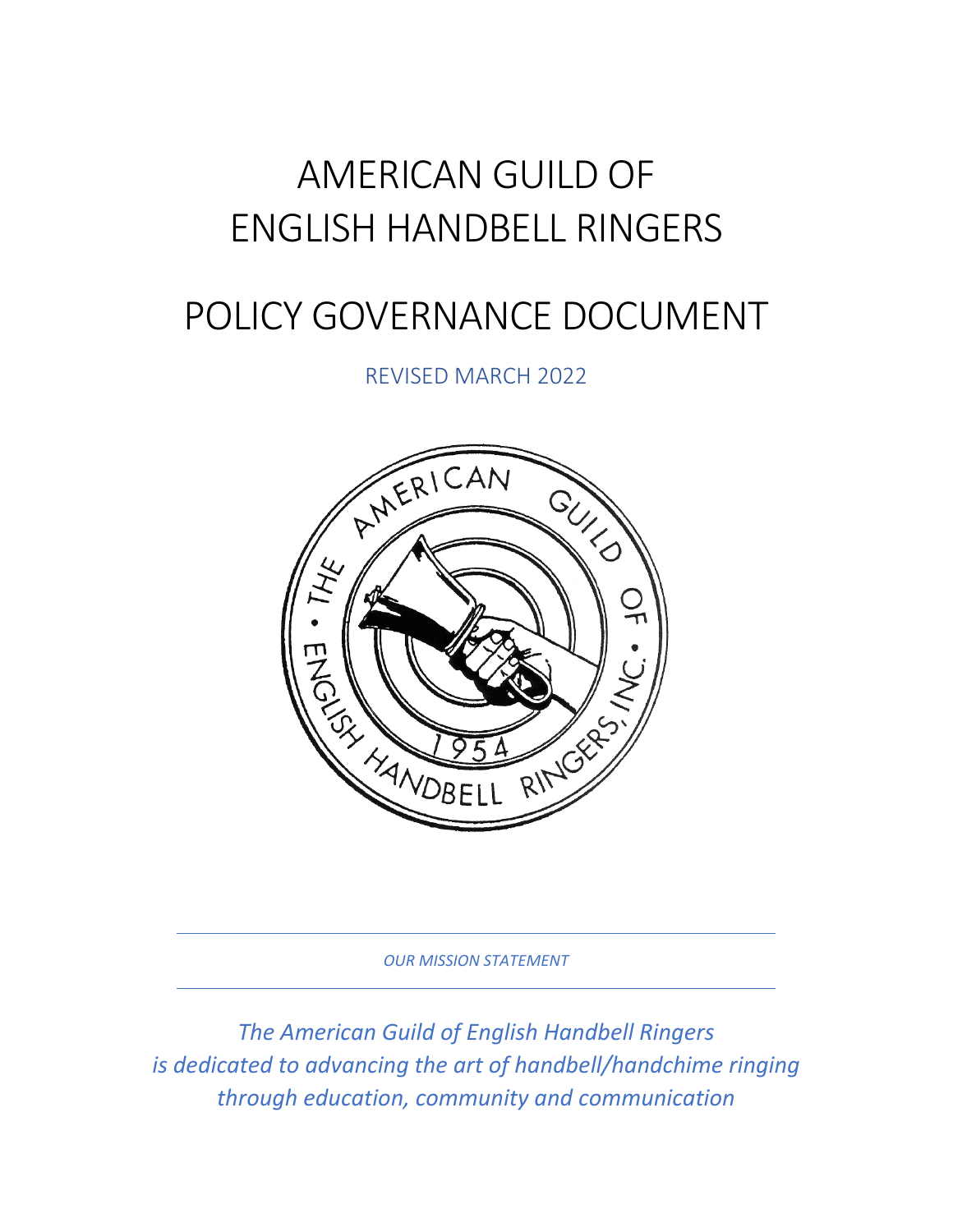# Table of Contents

| I.    |  |
|-------|--|
| ΙΙ.   |  |
| Ш.    |  |
| IV.   |  |
| V.    |  |
| VI.   |  |
| VII.  |  |
| VIII. |  |
| IX.   |  |
| Χ.    |  |
| XI.   |  |
| XII.  |  |
| XIII. |  |
|       |  |
| Τ.    |  |
| Ш.    |  |
| III.  |  |
| IV.   |  |
| V.    |  |
| VI.   |  |
| VII.  |  |
|       |  |
| Ι.    |  |
| П.    |  |
| III.  |  |
| IV.   |  |
| V.    |  |
|       |  |
|       |  |
| Ι.    |  |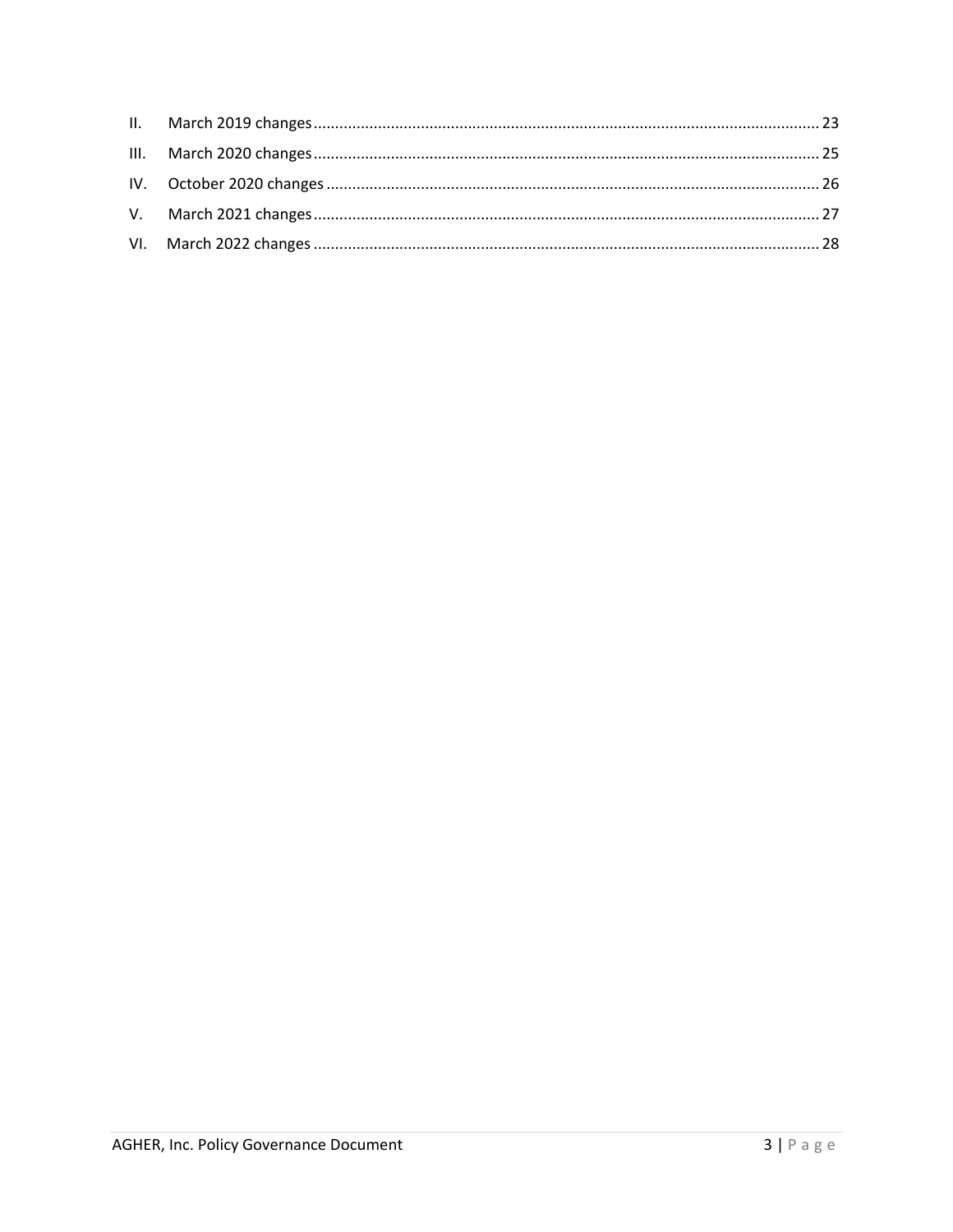# EXECUTIVE LIMITATIONS POLICIES

#### <span id="page-3-1"></span><span id="page-3-0"></span>**I. Global Executive Limitations Policy**

The AGEHR Executive Director shall not cause or allow any practice, activity, decision, or organizational circumstance that is either unlawful, imprudent or in violation of commonly accepted business and professional ethics or the Bylaws of AGEHR, Inc.

Note: All text in red indicators the Executive Director's monitoring requirements.

Annual report: I have/have not allowed any such circumstances. Provide detail if "yes." Executive Director will positively report any allegations still pending, under investigation, or in which wrongdoing was established.

#### <span id="page-3-2"></span>**II. Personal Interactions**

a. With respect to personal interactions, the Executive Director shall not cause or allow conditions, procedures, or decisions that are unprofessional, unsafe, undignified, unnecessarily intrusive, or that fail to provide appropriate confidentiality or privacy.

#### Annual report: I have/have not allowed any such circumstances. Provide detail if "yes."

- b. The Executive Director shall not:
	- i. Use forms that elicit information for which there is no clear necessity.
	- ii. Use methods of collecting, reviewing, transmitting, or storing information that fail to protect against improper access to the material elicited.
	- iii. Maintain facilities that fail to provide a reasonable level of privacy, both visual and aural.
	- iv. Fail to establish a clear understanding of what may be expected and what may not be expected from the service offered.
	- v. Fail to explain this policy or to provide a grievance process to those who believe they have not been accorded a reasonable interpretation of their rights under this policy.

Annual report: I have/have not allowed any such circumstances. Provide detail if "yes."

#### <span id="page-3-3"></span>**III. Treatment of Staff**

a. With respect to the treatment of staff (paid and volunteer), the Executive Director may not cause or allow conditions that are unfair, undignified, unprofessional or unethical.

Annual report: I have/have not allowed any such circumstances. Provide detail if "yes." Executive Director will positively report any allegations still pending, under investigation, or in which wrongdoing was established.

b. The Executive Director shall not: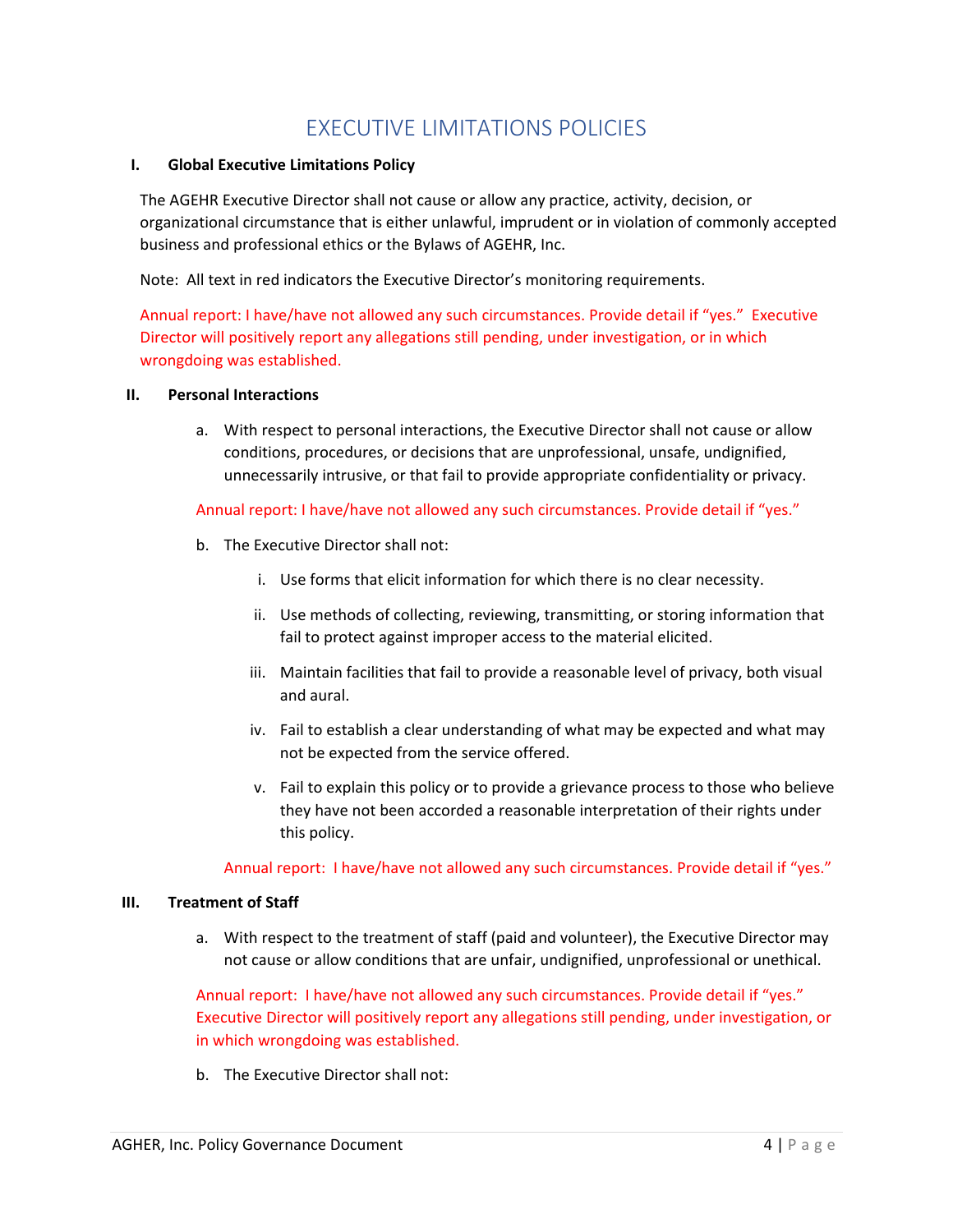- i. Operate without written personnel policies that clarify personnel rules for staff, provide for effective handling of grievances, and protect against wrongful conditions such as nepotism, grossly preferential treatment for personal reasons, and sexual harassment.
- ii. Discriminate against any staff member for expressing an ethical dissent.
- iii. Prevent staff from grieving to the Board of Directors when (a) internal procedures have been exhausted, and (b) the employee alleges either that (1) Board policy has been violated to his or her detriment or (2) Board policy does not adequately protect his or her human rights.
- iv. Use methods of collecting, reviewing, transmitting, or storing information that fail to protect against improper access to the material elicited.
- v. Fail to acquaint staff with their rights under this policy.

Annual report: I have/have not allowed any such circumstances. Provide detail if "yes." The President of the Board of Directors will verify on an annual basis the status of any complaints filed during that period with the outsource provider.

#### <span id="page-4-0"></span>**IV. Financial Planning and Budgeting**

- a. With respect to financial planning for any fiscal year or the remaining part of any fiscal year, the Executive Director shall not create a budget that is misaligned to the Board's Ends priorities, risk fiscal jeopardy, or fail to derive the financial planning from a multiyear plan. Annual report: I have/have not created a budget in accordance with this policy. If not, provide details regarding situation and outcome. In any case, provide compiled annual financial statements as verification means.
- b. The Executive Director shall not allow budgeting that:
	- i. Contains too little information to enable credible projection of (a) revenues and expenses, (b) separation of capital and operational items, (c) cash flow, and (d) disclosure of planning assumptions.
	- ii. Plans the expenditures in any fiscal year of more funds than are conservatively projected to be received or transferred in that period.
	- iii. Reduces the current assets at any time to less than twice current liabilities.
	- iv. Fails to include the funds for the AGEHR President to serve as a representative of the elected AGEHR Board of Directors at Symposia and the International Handbell Committee.
	- v. Fails to include funds for representatives from AGEHR to conduct at Symposia Fails to make a combined net profit on all events.
	- vi. Fails to include a line item to repay a portion of endowment loans to the organization.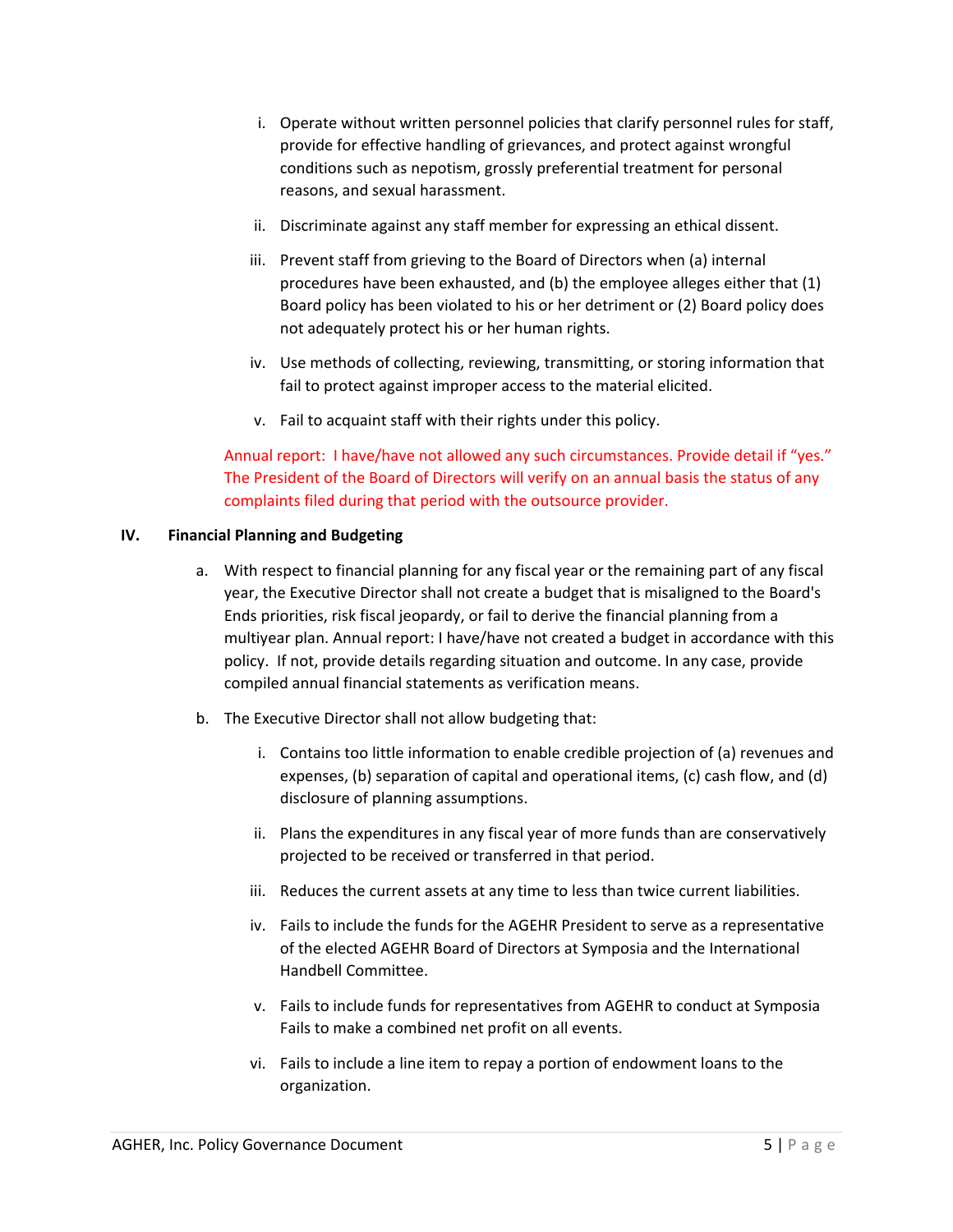#### Meeting report: Executive Director will provide budget for the upcoming period.

- c. The Executive Director shall not fail to provide to the Board:
	- i. A budget for each event showing projected income, expenses, and expected net profit at least 90 days prior to the event.
	- ii. A statement of actual income and expenses for each event compared to the budget, with explanation for variances greater than 10% within 90 days of the conclusion of the event.
	- iii. The annual budget prior to each fiscal year.
	- iv. Monthly financial statements within 30 days of the end of the month.
	- v. Annual investment reports one week in advance of the fall face-to-face meeting.

#### Meeting report: Direct inspection by the Board

#### <span id="page-5-0"></span>**V. Financial Condition and Activities**

a. With respect to the actual, ongoing financial conditions and activities, including the Corporation's tax-exempt status, the Executive Director shall not cause or allow the development of fiscal jeopardy or a material deviation of actual expenditure from Board priorities established in Ends policies.

Direct Inspection: The Board shall request from the accountant quarterly notification of expenditures exceeding \$10,000.

The organization's tax exempt status is:

Quarterly report on planned versus actual expenditures.

- b. The Executive Director shall not:
	- i. Expend more funds than have been received or transferred in the fiscal year to date unless the debt guideline (to follow) is met.
	- ii. Indebt the organization in an amount greater than \$50,000 without prior Board approval.
	- iii. Withdraw or transfer from the investment accounts more than \$5,000 at any one time, or a total of \$20,000 in a fiscal year without prior Board approval, when not for the fund's designated purpose.

Quarterly report: I have/have not indebted the organization in an amount that cannot be repaid within 60 days. Report any material indebtedness that has occurred in the reporting period with detail on how repayment will occur. Report on status of repayment in the next quarterly report.

iv. Fail to deposit donated funds to the appropriate investment account within 45 days of the date the contribution is received.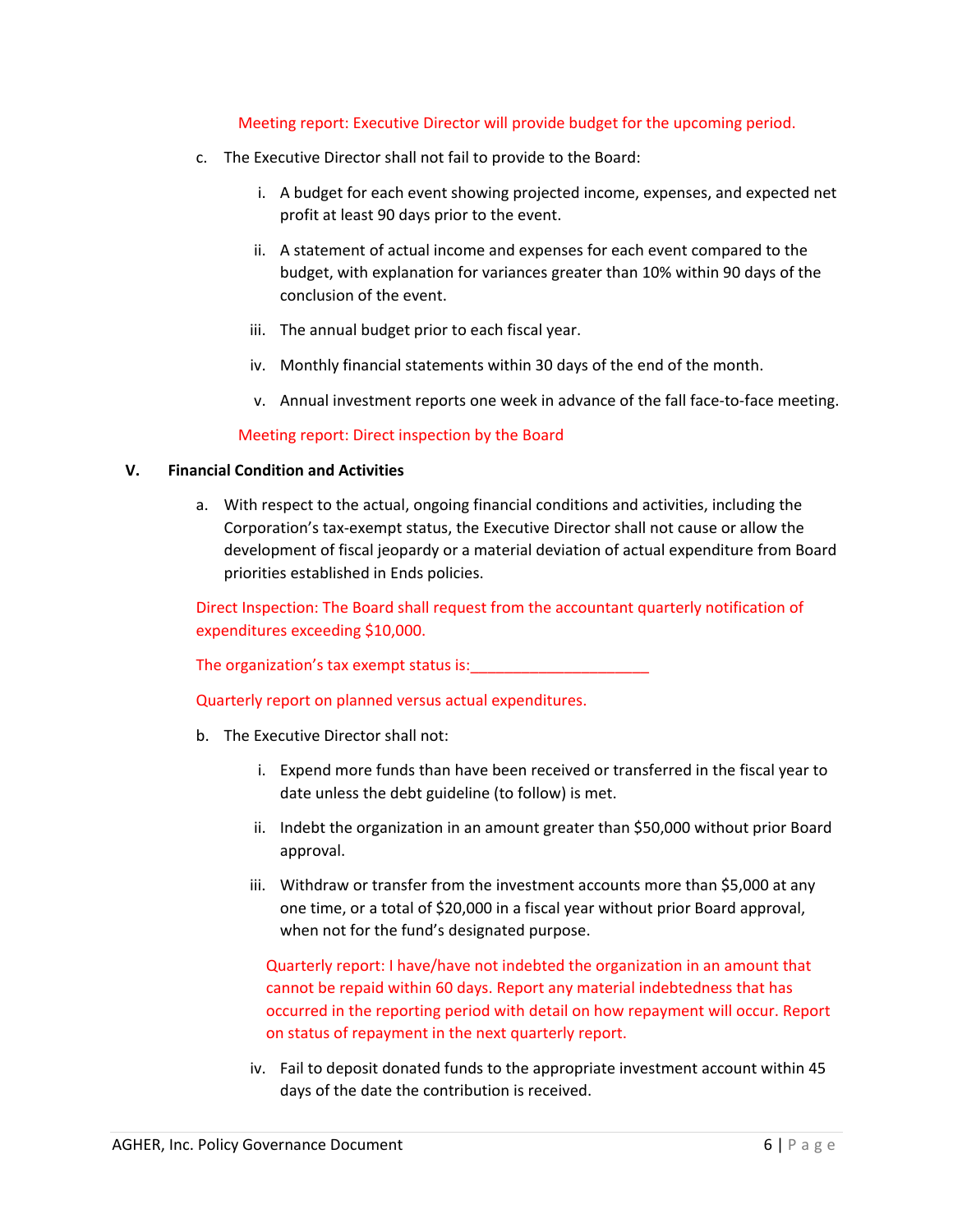Annual report: I have/have not deposited donated funds to the appropriate investment account within 45 days of the date the contribution was received.

v. Fail to be prudent in the use of designated funds

Annual report: I have/have not been prudent in the use of designated funds. Provide financial statement for expenditures detailing use thereof.

vi. Fail to settle payroll and debts in a timely manner.

Quarterly report: Provide un-audited balance sheet report for the final day of the most recent period.

vii. Allow tax payments or other government-ordered payments or filings to be overdue or inaccurately filed.

Annual report: I have/have not allowed tax payments or other governmentordered payments or filings to be overdue or inaccurately filed. If any such instances have occurred, disclose details and remediation actions. If any such instances have been alleged, provide details of allegation and remediation/disputation plan.

viii. Acquire, encumber, or dispose of real property.

I have/have not acquired, encumbered or disposed of real property.

ix. Fail to aggressively pursue receivables after a reasonable grace period.

Quarterly report: Provide compiled financial statements.

x. Sign a check issued to the Executive Director.

Annual report: I have/have not signed a check to the Executive Director. If "yes" provide explanation. Direct auditor to make a statement of negative verification.

xi. Fail to establish authorization limits when allowing other persons to sign contracts for goods or services on behalf of AGEHR

Annual report: I have/ have not allowed persons to exceed established limits when contracting for goods and services. Provide a schedule of the limitations that are in effect.

xii. Fail to publish annual summarized financial statements including but not limited to a balance sheet and statement of activity.

Annual report: I have/have not published annual summarized financial statements.

xiii. Use personal finances to pay obligations over \$1,000 on behalf of Handbell Musicians of America without prior Board approval.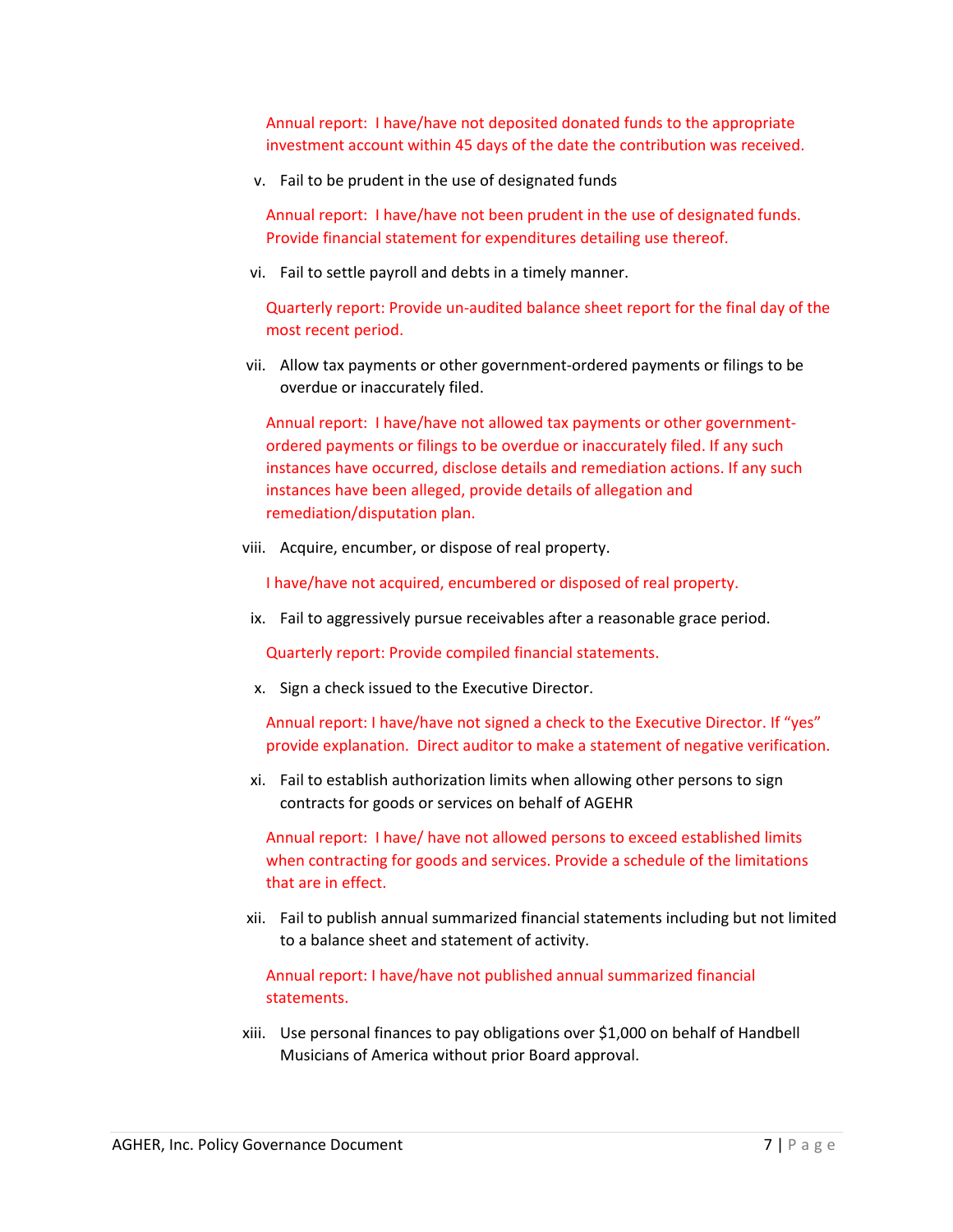Annual report: I have/have not used personal finances to pay obligations over \$1,000 on behalf of Handbell Musicians of America without prior Board approval.

#### <span id="page-7-0"></span>**VI. Asset Protection**

a. The Executive Director shall not allow the assets to be unprotected, inadequately maintained, unnecessarily risked, or used for purposes that violate donor designations.

Annual report: I have/have not allowed assets to become unprotected, inadequately maintained, unnecessarily risked or used for purposes that violate donor designations. If "yes," describe.

- b. The Executive Director shall not:
	- i. Fail to insure against theft and casualty losses and against liability losses to Board members, staff, and the organization itself

Annual report: status of insurance which may include a letter from the insurance broker and a copy of the insurance rider.

ii. Fail to bond personnel who handle funds in excess of \$1000

Annual report: with auditor comment

iii. Subject equipment to improper wear and tear or insufficient maintenance.

Will be directly monitored by the Board at its discretion

iv. Make any purchase or lease of goods or services wherein normally prudent protection has not been given against conflict of interest; and without a stringent method of assuring the balance of long-term quality and cost.

#### Annual report

v. Fail to protect intellectual property, information, and files from loss, significant damage, or unlawful use.

Annual report or actions taken and any instances of loss

vi. Receive, process, or disburse funds under controls that do not maintain appropriate segregation of duties related to standard accounting practices

#### Annual report with accountant comments

vii. Invest or hold operating capital in insecure instruments, including uninsured checking accounts and bonds of less than AA rating, or in noninterest bearing accounts except when necessary to facilitate ease in operational transactions.

#### Annual report with comment from asset management company.

viii. Endanger the organization's public image or credibility, particularly in ways that would hinder its accomplishment of mission.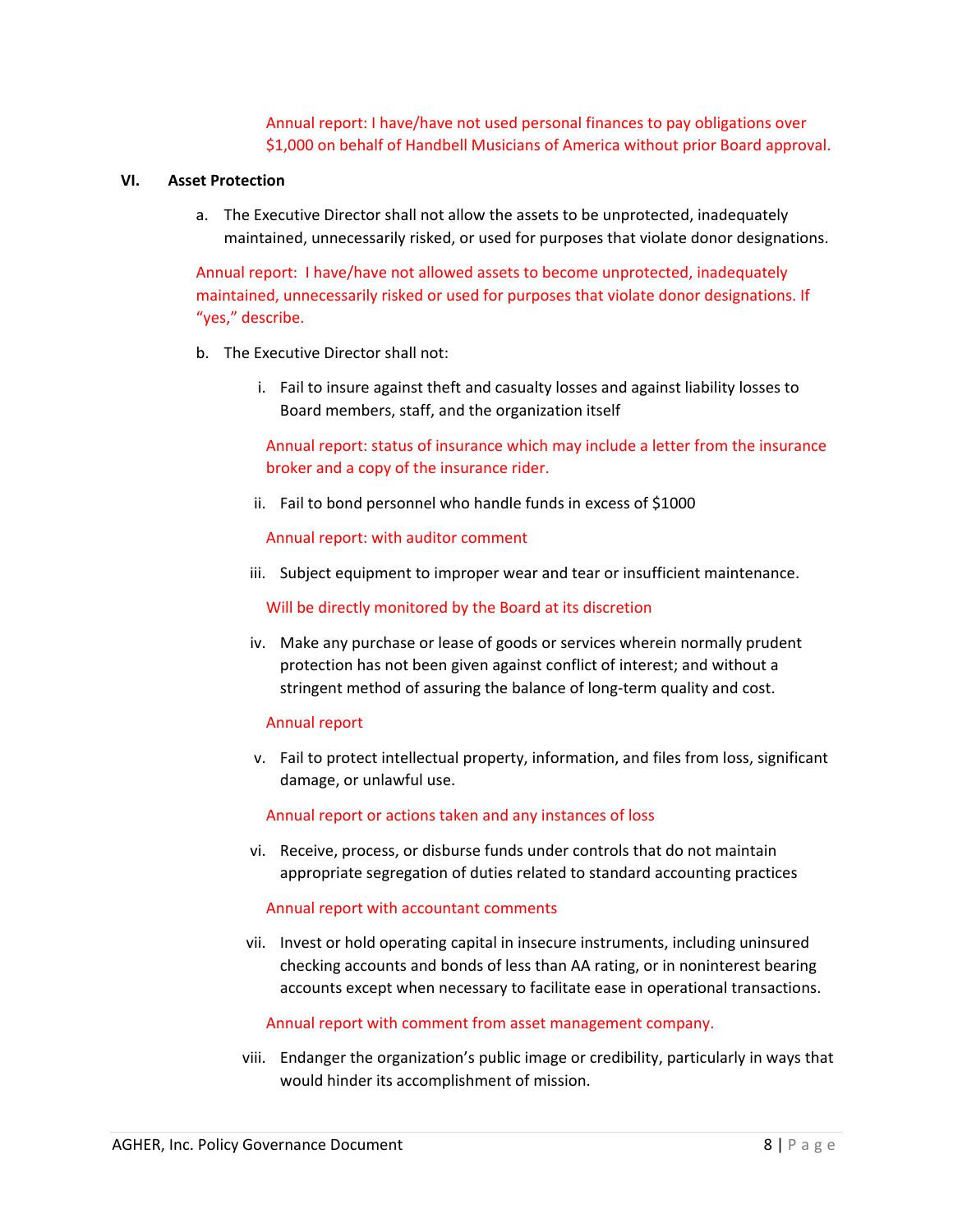#### Direct inspection by the Board of Directors

ix. Fail to uphold the copyright laws of the United States.

Annual report

#### <span id="page-8-0"></span>**VII. Emergency Executive Director Succession Provisions**

In order to protect the Board from sudden loss of executive director services, the Executive Director shall not fail to have one staff member or Board member familiar with Board and executive director issues and processes.

Annual report or as needed: Identity of individual or notification upon change of designated individual.

#### <span id="page-8-1"></span>**VIII. Compensation and Benefits**

a. With respect to employment, compensation, and benefits to employees, consultants, contract workers, and volunteers, the Executive Director shall not cause or allow jeopardy to fiscal integrity or public image.

Annual report: I have/have not caused or allowed jeopardy to the fiscal integrity or public image. Summarize possible qualifying incidents.

- b. The Executive Director shall not:
	- i. Change his or her compensation and benefits.

Annual report with comment from payroll company

ii. Take vacation or leave in excess of 10 consecutive working days without prior approval of the Board.

#### Annual report

iii. Promise or imply permanent or guaranteed employment.

Annual report with Employee Handbook indicating compliance

iv. Establish current compensation and benefits that deviate materially from the geographic or professional market for the skills employed.

Annual report with provided payroll report.

v. Create compensation obligations over a longer term than revenues can be safely projected, in no event longer than one year and in all events subject to losses in revenue.

Annual report: Indicate any employment contracts in place with duration of one year or more.

vi. Establish or change benefits to cause unpredictable or inequitable situations that: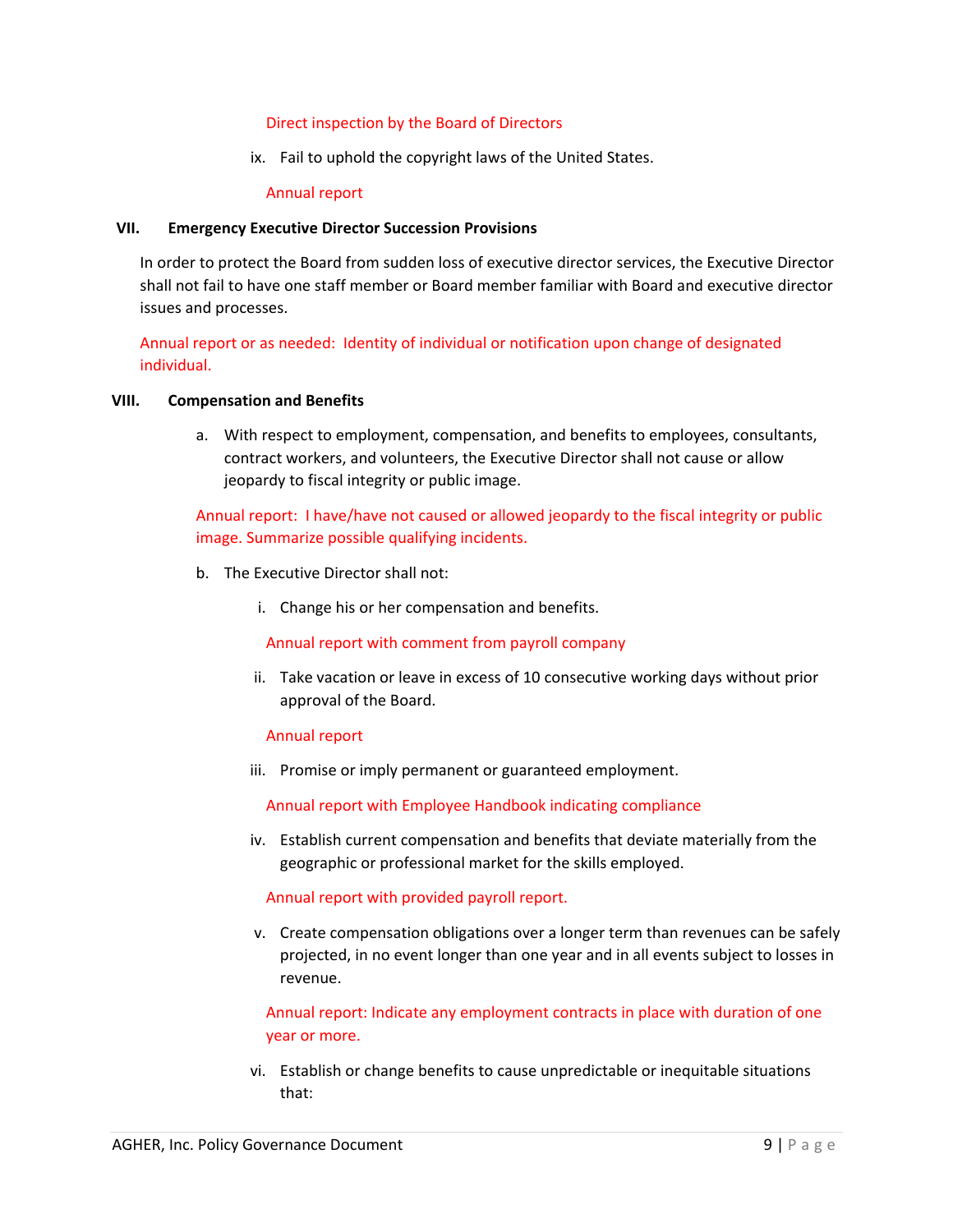- 1. Incur unfunded liabilities.
- 2. Provide less than some basic level of benefits to all full-time employees; although differential benefits to encourage longevity are not prohibited.
- 3. Allow any employee to lose benefits already accrued from any foregoing plan.
- 4. Treat the Executive Director differently from other key employees.

#### Annual report with annual report from pension company

#### <span id="page-9-0"></span>**IX. Communication and Support to the Board**

a. The Executive Director shall not permit the Board to be uninformed or unsupported in its work.

#### Direct inspection by the Board of Directors

- b. The Executive Director shall not:
	- i. Neglect to submit monitoring data required by the Board (see policy on Monitoring Executive Performance) in a timely, accurate, and understandable fashion, directly addressing provisions of Board policies being monitored.

#### Direct inspection by the Board of Directors

ii. Let the Board be unaware of matters of ethics or governance relating to Areas, relevant trends, anticipated adverse media coverage, and material external and internal changes; particularly changes in the assumptions upon which any Board policy has previously been established.

#### Direct inspection by the Board of Directors

iii. Fail to advise the Board if, in the Executive Director's opinion, the Board is not in compliance with its own policies on Governance Process and Board-Executive Director Linkage, particularly in the case of Board behavior that is detrimental to the work relationship between the Board and the Executive Director.

#### Direct inspection by the Board of Directors

iv. Fail to marshal for the Board as many staff and external points of view, issues, and options as needed for fully informed Board choices.

#### Direct inspection by the Board of Directors

v. Present information in unnecessarily complex or lengthy form or in a form that fails to differentiate among information of three types: monitoring, decision preparation, and other.

#### Direct inspection by the Board of Directors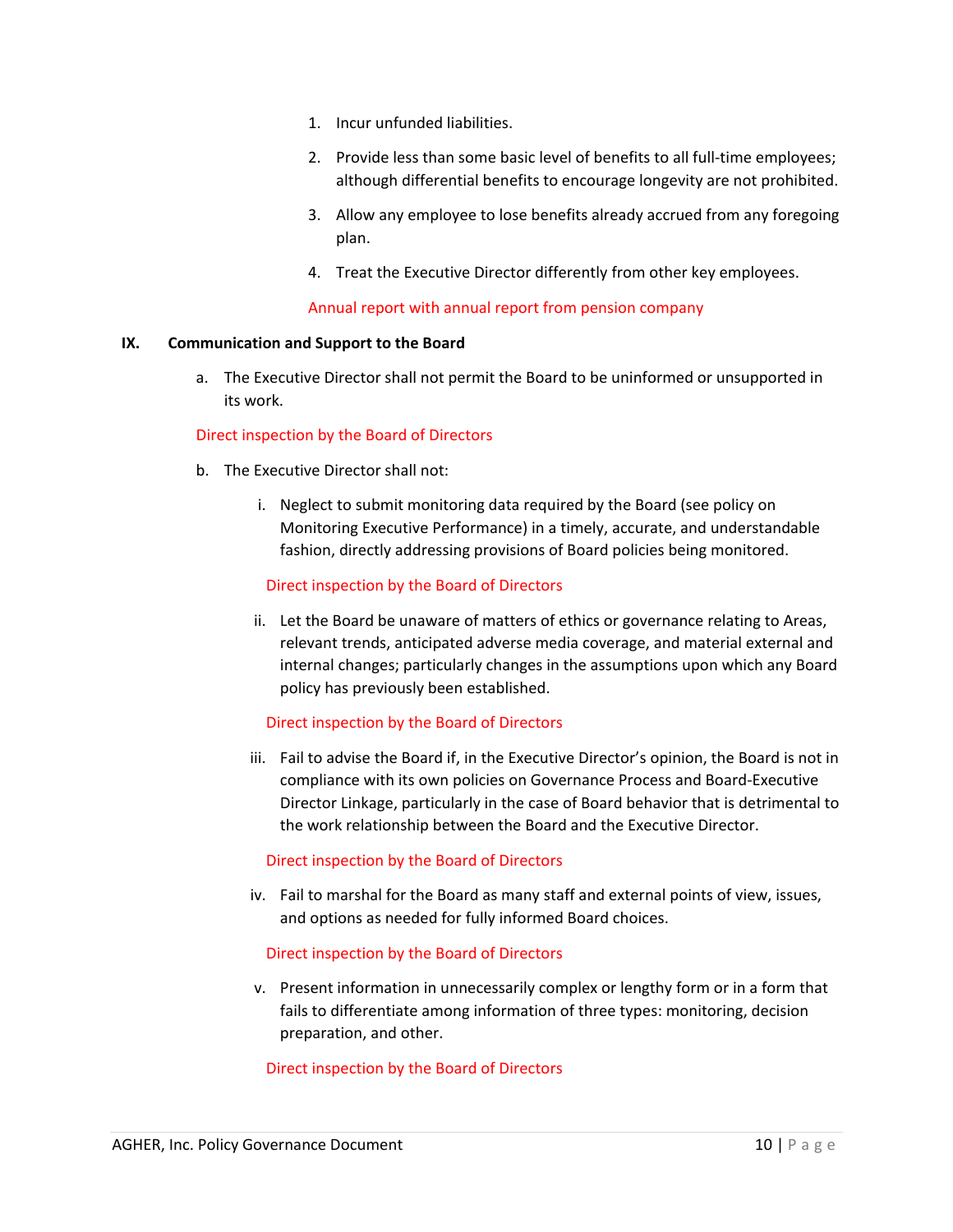vi. Fail to provide a mechanism for official Board, officer, or committee communications.

#### Direct inspection by the Board of Directors

vii. Fail to deal with the Board as a whole, except when fulfilling individual requests for information or responding to officers or committees duly charged by the Board.

#### Direct inspection by the Board of Directors

viii. Fail to report in a timely manner an actual or anticipated non-compliance with any policy of the Board.

#### Direct inspection by the Board of Directors

ix. Fail to supply for the Board's consent agenda all items delegated to the Executive Director, which are required by law or contract to be Board-approved along with the supporting documentation for monitoring policy compliance.

#### Direct inspection by the Board of Directors

x. Appoint sitting Board Members to staff committees or event committees.

Direct inspection by the Board of Directors.

xi. Fail to provide semi-annual updates as well as membership statistics and demographics to the Board and Area leaders.

#### Direct inspection by the Board of Directors.

c. The Executive Director shall not fail to provide all arrangements and funding for at least one annual face to face meeting of the Board to perform its governance function.

#### Direct inspection by the Board of Directors

#### <span id="page-10-0"></span>**X. Ends Focus of Grants or Contracts.**

a. The Executive Director may not enter into any grant or contract arrangement that violates the production of Ends or Means.

#### Annual report

- b. The Executive Director shall not:
	- i. Allow grant funds to be used in imprudent, unlawful or unethical ways.
	- ii. Fail to assess and consider an applicant's capability to produce appropriately targeted, efficient results.

#### Annual report

#### <span id="page-10-1"></span>**XI. Relationship of AGEHR and Other Organizations**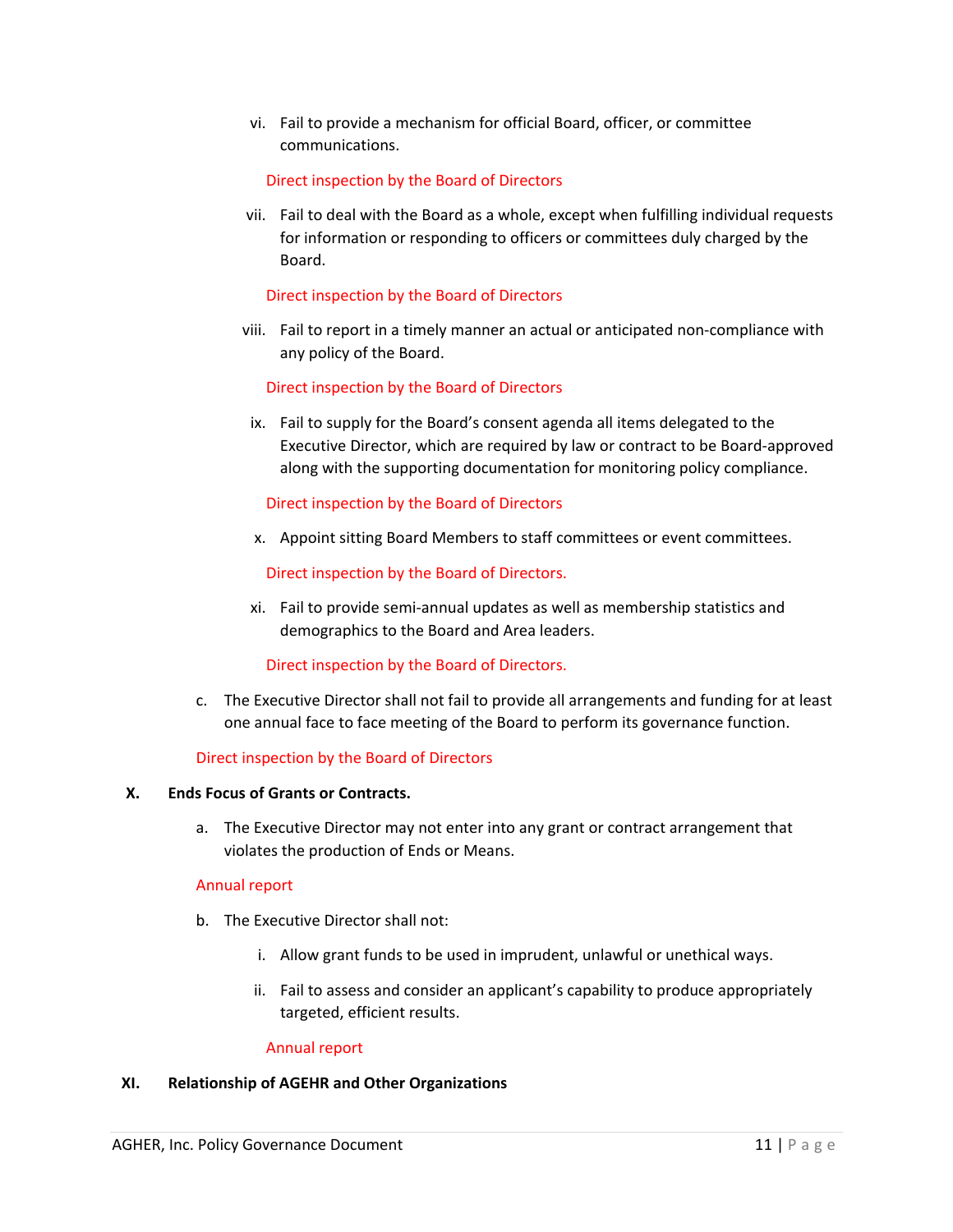The Executive Director shall not fail to maintain a relationship with the International Handbell Committee (IHC) and maintain a position in the Symposium (biennial international handbell event) hosting rotation cycle.

#### Annual report

#### <span id="page-11-0"></span>**XII. Effective Utilization of Staff and Resources**

The Executive Director shall not fail to utilize volunteer and staff resources effectively to ensure that they are able to give top priority to duties specific to the role as leader of this organization

#### Direct inspection by the Board

#### <span id="page-11-1"></span>**XIII. Development and Fundraising**

The Executive Director shall not fail to manage a yearly fundraising campaign with specific, measurable goals and communicate gratitude to high-level donors in person or by phone annually

#### Annual report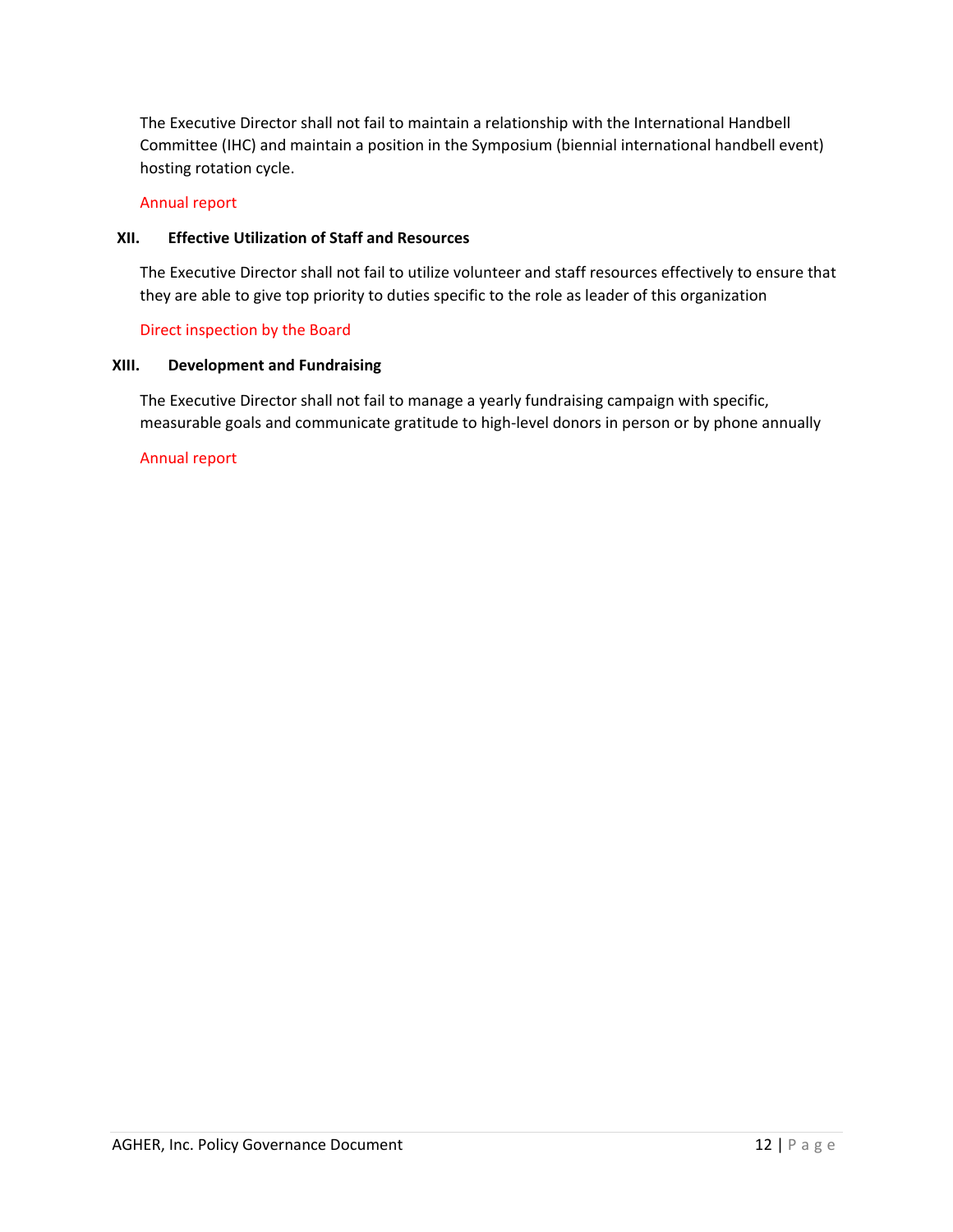# GOVERNANCE PROCESS POLICIES

#### <span id="page-12-1"></span><span id="page-12-0"></span>**I. Global Governance Process Policy**

The purpose of the AGEHR Board of Directors, on behalf of the membership, is to see to it that AGEHR (1) achieves what it should and (2) avoids unacceptable actions and situations.

#### <span id="page-12-2"></span>**II. Governing Style**

- a. The Board will govern with an emphasis on:
	- i. Outward vision rather than internal preoccupation,
	- ii. Encouragement of diversity in viewpoints,
	- iii. Strategic leadership rather than administrative detail,
	- iv. Clear distinction of board and chief executive roles,
	- v. Collective rather than individual decisions,
	- vi. Future rather than past or present, and
	- vii. Proactivity rather than reactivity.
- b. The Board will cultivate a sense of group responsibility. The Board, not the staff, will be responsible for excellence in governing. The Board will be the initiator of policy, not merely a reactor to staff initiatives. The Board will use the expertise of individual members to enhance the ability of the Board as a body rather than to substitute individual judgments for the Board's values. The Board will allow no officer, individual or committee of the Board to hinder or be an excuse for not fulfilling Board commitments.
- c. The Board will direct, control, and inspire the organization through the careful establishment of broad written policies reflecting the Board's values and perspectives about ends to be achieved and means to be avoided. The Board's major policy focus will be on the intended long-term effects outside the organization, not on the administrative or programmatic means of attaining those effects.
- d. The Board will enforce upon itself whatever discipline is needed to govern with excellence. Discipline will apply to matters such as attendance, preparation, policymaking principles, respect of roles, and ensuring continuance of governance capability. Continual Board development will include orientation of new Board members in the Board's governance process and periodic Board discussion of process improvement.
- e. The Board will monitor and discuss the Board's process and performance at each meeting. Self-monitoring will include comparison of Board activity and discipline to policies in the Governance Process and Board-Executive Director Linkage categories, cited elsewhere.

#### <span id="page-12-3"></span>**III. Board Job Description**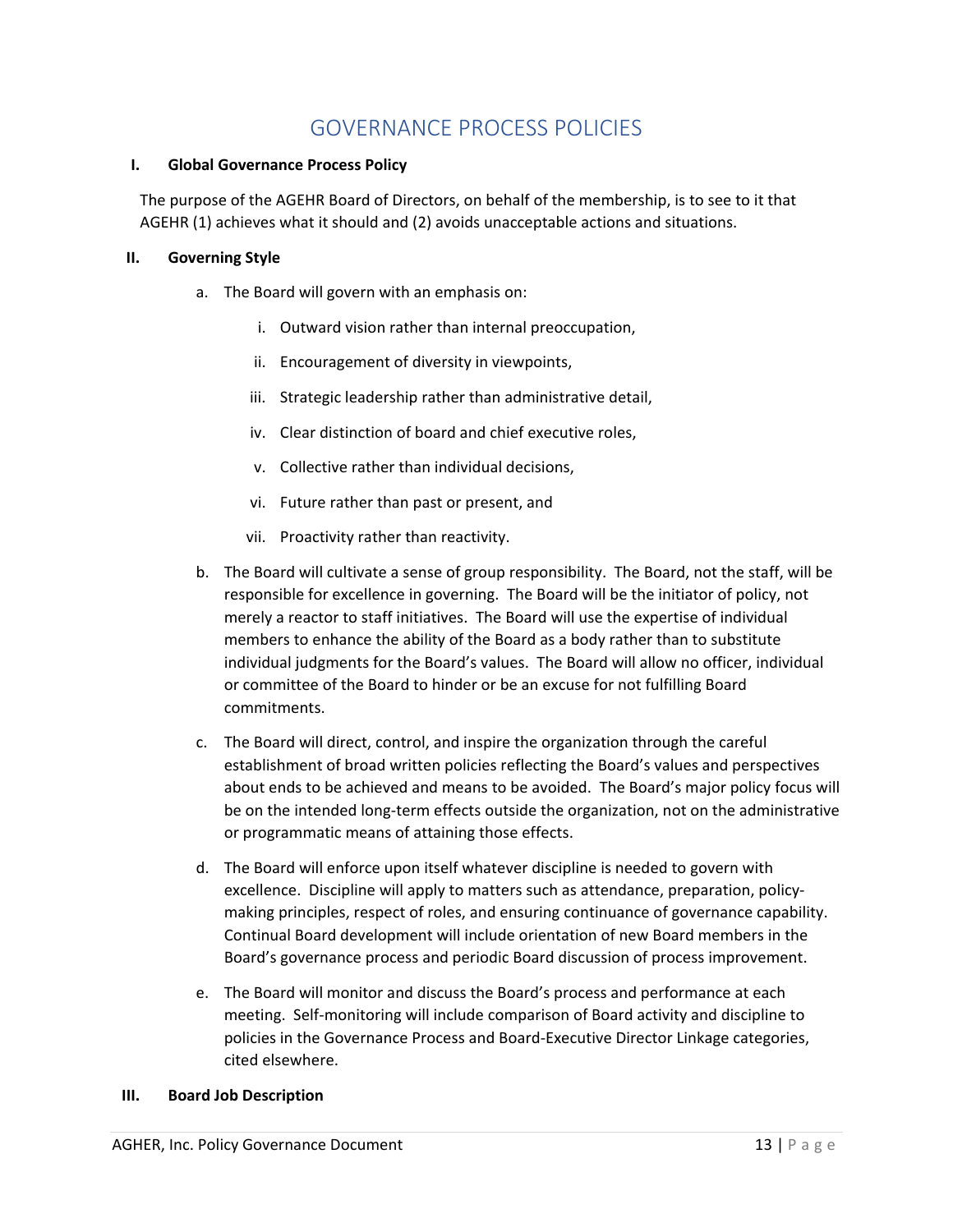- f. The primary job output of the Board is to establish policies that connect membership prerogatives to organizational performance.
- g. The Board will produce the linkage between AGEHR and its membership.
- h. The Board will produce written governing policies that, at the broadest levels, address each category of organizational decision.
	- i. Ends: AGEHR products, effects, benefits, outcomes, recipients, and their cost or relative worth.
	- ii. Executive Limitations (means): Constraints on executive authority that establish prudent and ethical boundaries within which all executive activity and decisions must take place.
	- iii. Governance Process (means): Specification of how the Board conceives, carries out, and monitors its own task.
	- iv. Board-Executive Director Linkage (means): How power is delegated, and its proper use monitored; authority and accountability of the Executive Director role.
	- v. The Board will produce assurance of the Executive Director performance (against policies in Ends and Executive Limitations).
	- vi. The Board will hire or terminate and establish the compensation for the Executive Director.
- i. To accomplish its job products with a governance style consistent with Board policies, the Board will meet face to face at least one time annually and will follow an agenda that (1) completes re-exploration of Ends policies at least annually and (2) continually improves Board performance through Board education and enriched input and deliberation.
- j. The cycle will conclude each year on the last day of September so that administrative planning and budgeting can be based on accomplishing a one-year segment of the Board's most recent statement of long-term ends.
- k. The cycle will start with the Board's development of its agenda for the next year. Input will be sought on an on-going basis from the membership and other parties to assist in developing the Board's agenda.
- l. At its discretion, the Board of Directors may appoint a Secretary to attend all regular and special meetings of the Board of Directors for the purpose of preparing minutes thereof and performing any other duties assigned by the Board of Directors. The Secretary will have no voice and no vote in Board deliberations and receive no compensation (except for reimbursement of expenses to attend meetings of the Board of Directors). The secretary will serve a three-year term and be eligible for one consecutive three-year appointment. The tenure begins one year after the beginning of a president's term of office.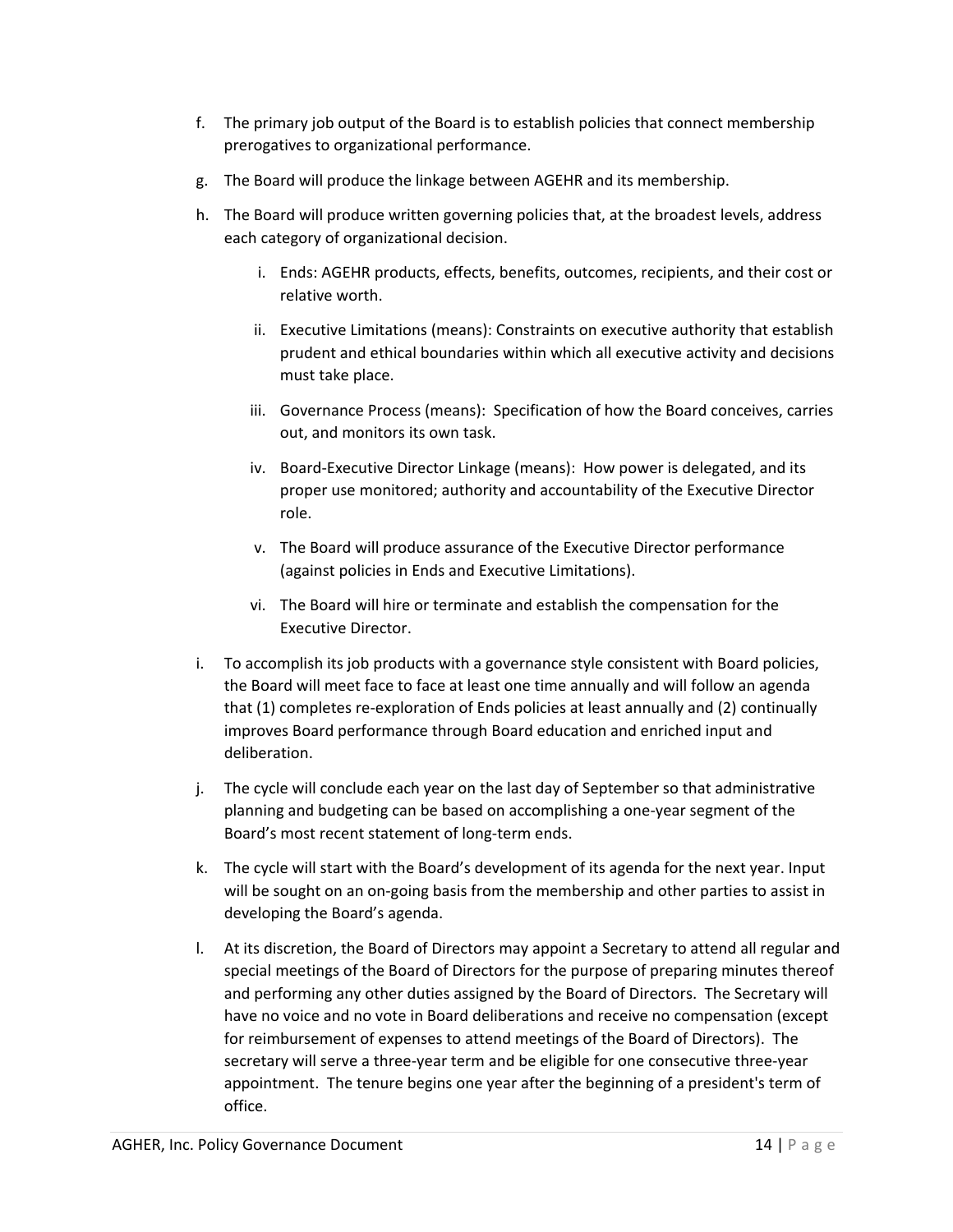#### <span id="page-14-0"></span>**IV. President's Role**

- m. The AGEHR President assures the integrity and fulfillment of the Board's process and is the primary representative of the Board to internal and external parties.
- n. The President assures that the Board behaves consistently with its own rules (bylaws) and those legitimately imposed upon it from outside the organization.
	- i. Meeting discussion content will be only issues that, according to Board policy, clearly belong to the Board to decide, not the Executive Director. Deliberation will be fair, open, and thorough but also timely, orderly, and to the point.
	- ii. The President also serves as the Chief Governance Officer (CGO), whose authority consists of making decisions that fall within topics covered by Board policies on Governance Process and Board-Executive Director Linkage, except where the Board specifically delegates portions of this authority to others. The President is authorized to use any reasonable interpretation of the provisions in these policies.
		- 1. The President is empowered to chair Board meetings with all the commonly accepted power of that position, for example, ruling and recognizing.
		- 2. The President has no authority to make decisions about policies created by the Board within Ends and Executive Limitations policy areas. Therefore, the President has no authority to supervise or direct the Executive Director.
		- 3. The President may represent the Board to outside parties in announcing Board stated positions and in stating presidential decisions and interpretations within the area delegated to her or him.
		- 4. The President may delegate this authority but remains accountable for its use.
		- 5. The President is authorized to sign contracts related to Board training, monitoring and information gathering: surveys, focus groups and opinion analyses.
	- iii. In the event of the incapacitation or unavailability of the Executive Director, the President will be authorized to sign legal documents.

#### <span id="page-14-1"></span>**V. Board Member's Code of Conduct**

- o. The AGEHR Board commits itself and its members to ethical, prudent, businesslike, and lawful conduct, including proper use of authority and appropriate decorum when acting as Board members.
- p. Board members must represent unconflicted loyalty to the interests of the membership. This accountability supersedes any conflicting loyalty such as that to advocacy or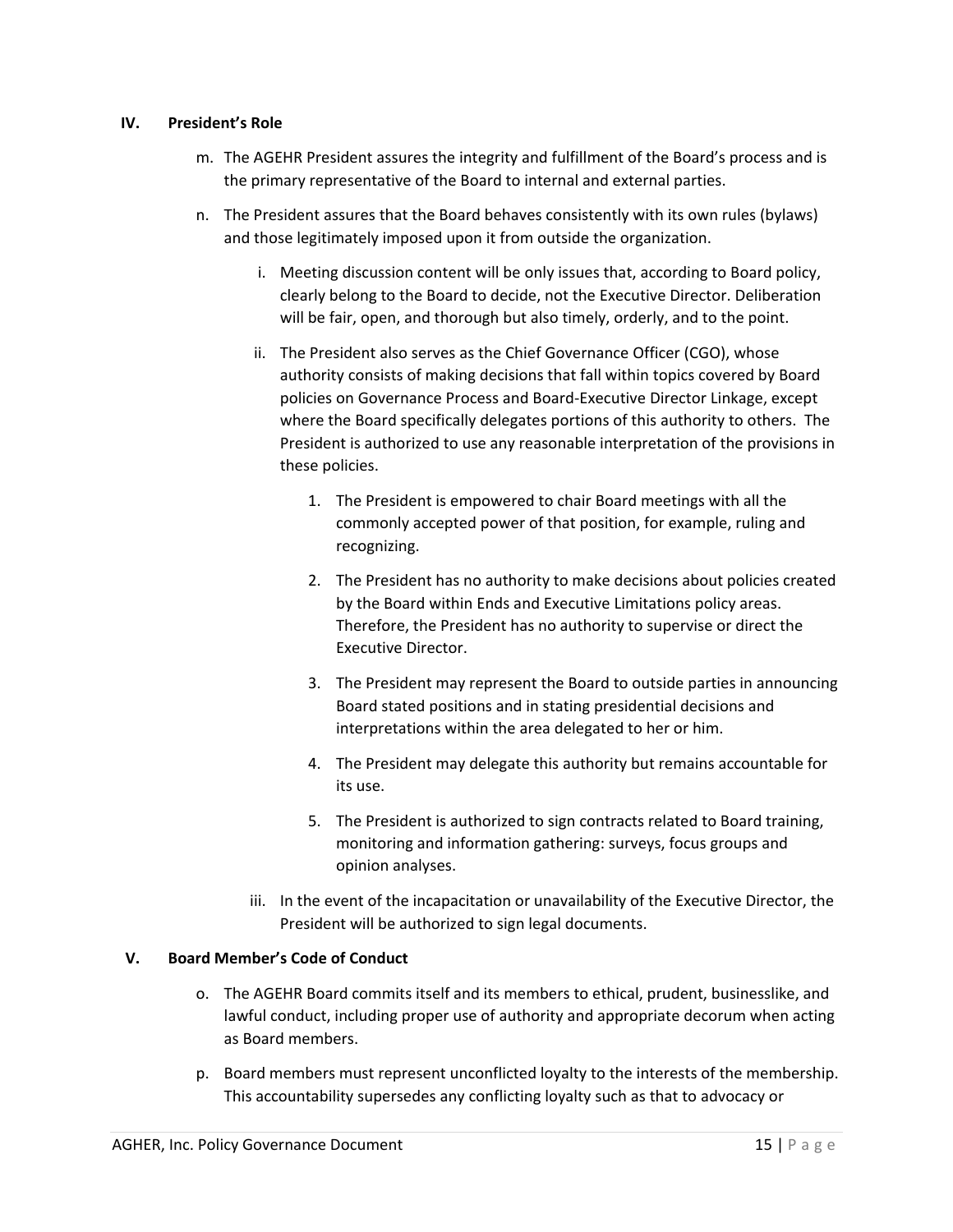interest groups and membership on other Boards or staffs. It also supersedes the personal interest of any Board member acting as a consumer of the AGEHR's services.

- q. Board members must avoid conflict of interest with respect to their fiduciary responsibility.
	- i. There must be no self-dealing or any conduct of private business or personal services between any Board member and the organization, except as procedurally controlled, to assure openness, competitive opportunity, and equal access to inside information.
	- ii. When the Board is to decide upon an issue about which a member has an unavoidable conflict of interest, that member shall absent herself or himself without comment from not only the vote but also from the deliberation.
	- iii. Board members must not use their positions to obtain employment for themselves, family members, or close associates. Should a member desire employment, he or she must first resign.
	- iv. Members will annually disclose their involvement with other organizations, with vendors, or any other associations that might produce a conflict by completing AGEHR's Conflict of Interest and Disclosure form.
- r. Board members may not attempt to exercise individual authority over the AGEHR except as explicitly set forth in Board policies.
	- i. Members' interaction with public, press or other entities must recognize the same limitation and the inability of any Board member to speak for the Board except to repeat explicitly stated Board decisions.
	- ii. Members will give no consequence or voice to individual judgments of Executive Director or staff performance.
- s. Excepting material publicly available, all deliberations, information and materials are confidential unless the board determines that they are for public release.

#### <span id="page-15-0"></span>**VI. Board Committee Principles**

- t. Board committees, when used, will be assigned so as to reinforce the wholeness of the Board's job and so as never to interfere with delegation from the Board to the Executive Director.
- u. Board Committees
	- i. Board committees are to help the Board do its job, never to help or advise the staff. Committees ordinarily will assist the Board by preparing policy alternatives and implications for Board deliberation. The Board is not obligated to accept any recommendation from a committee. In keeping with the Board's broader focus, Board committees will normally not have dealings with current staff operations.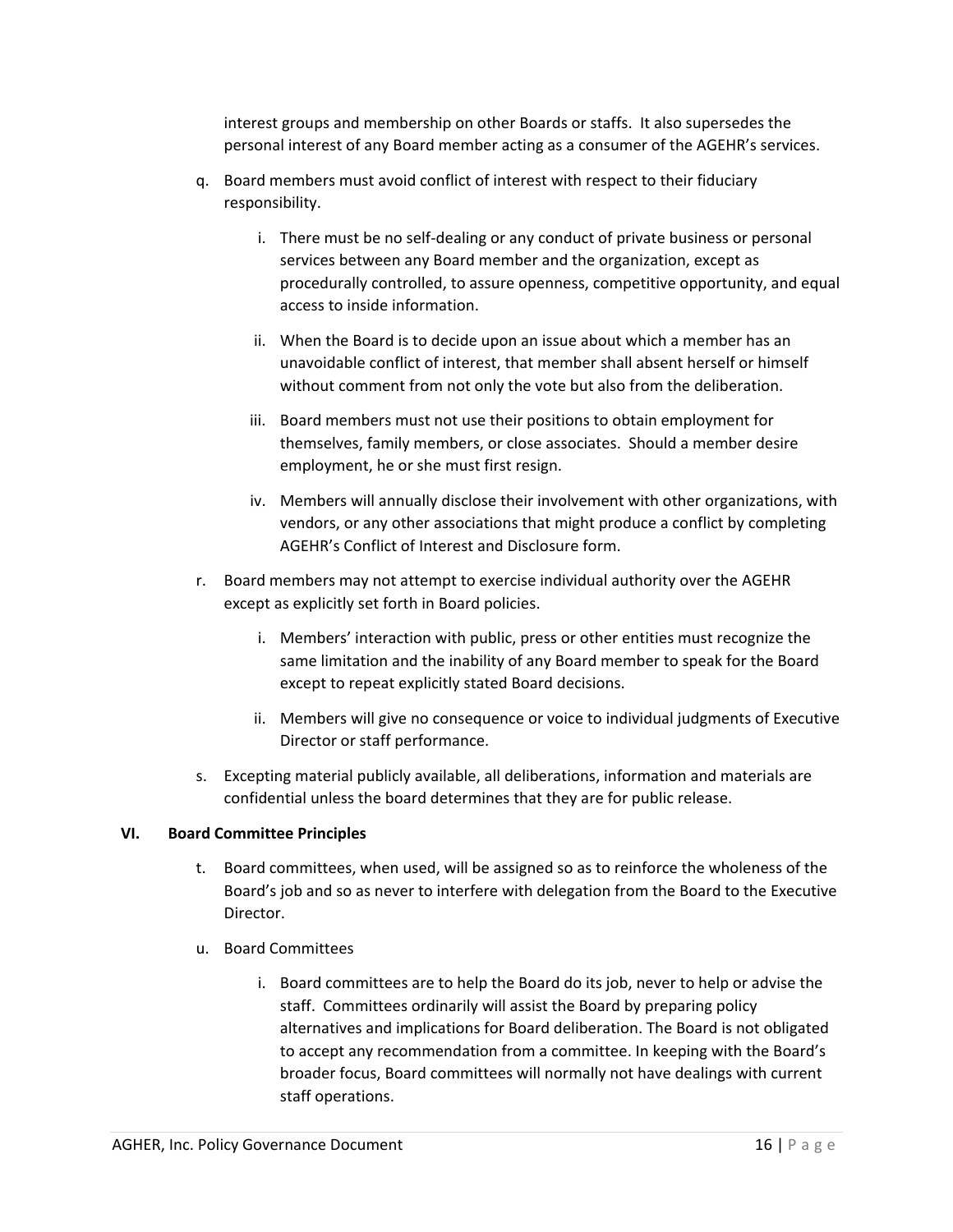- ii. Board committees may not speak or act for the Board except when formally given such authority for specific and time-limited purposes. Expectations and authority will be carefully stated in order not to conflict with authority delegated to the Executive Director.
- iii. Board committees cannot exercise authority over staff. Because the Executive Director works for the full Board, he or she will not be required to obtain approval of a Board committee before an executive action.
- iv. Board committees are to avoid over-identification with organizational parts rather than the whole. Therefore, a Board committee that has helped the Board create policy on some topic will not be used to monitor organizational performance on that same topic.
- v. Committees will be used sparingly and ordinarily in an ad hoc capacity.
- vi. This policy applies to any group that is formed by Board action, whether or not it is called a committee and regardless of whether the group includes Board members. It does not apply to committees formed under the authority of the Executive Director.
- vii. Excepting material publicly available, all deliberations, information and materials are confidential unless the board determines that they are for public release.

#### <span id="page-16-0"></span>**VII. Funding for Board Education, Meetings and Orientation**

- v. Because poor governance costs more than learning to govern well, the Board will invest in its governance capacity.
- w. In conjunction with the Executive Director's budget development process, the Board will inform the Executive Director of arrangements and funding required for Board activities.
- x. Board methods
	- i. Board skills, methods, and supports will be sufficient to assure governing with excellence.
		- 1. Training and retraining will be used liberally to orient new members, as well as to maintain and increase existing member skills and understandings.
		- 2. Outside monitoring assistance will be arranged so that the Board can exercise confident control over organizational performance. This includes but is not limited to fiscal audit or review.
		- 3. Outreach mechanisms will be used as needed to ensure the Board's ability to listen to member viewpoints and values.
	- ii. Costs will be prudently incurred, though not at the expense of endangering the development and maintenance of superior capability.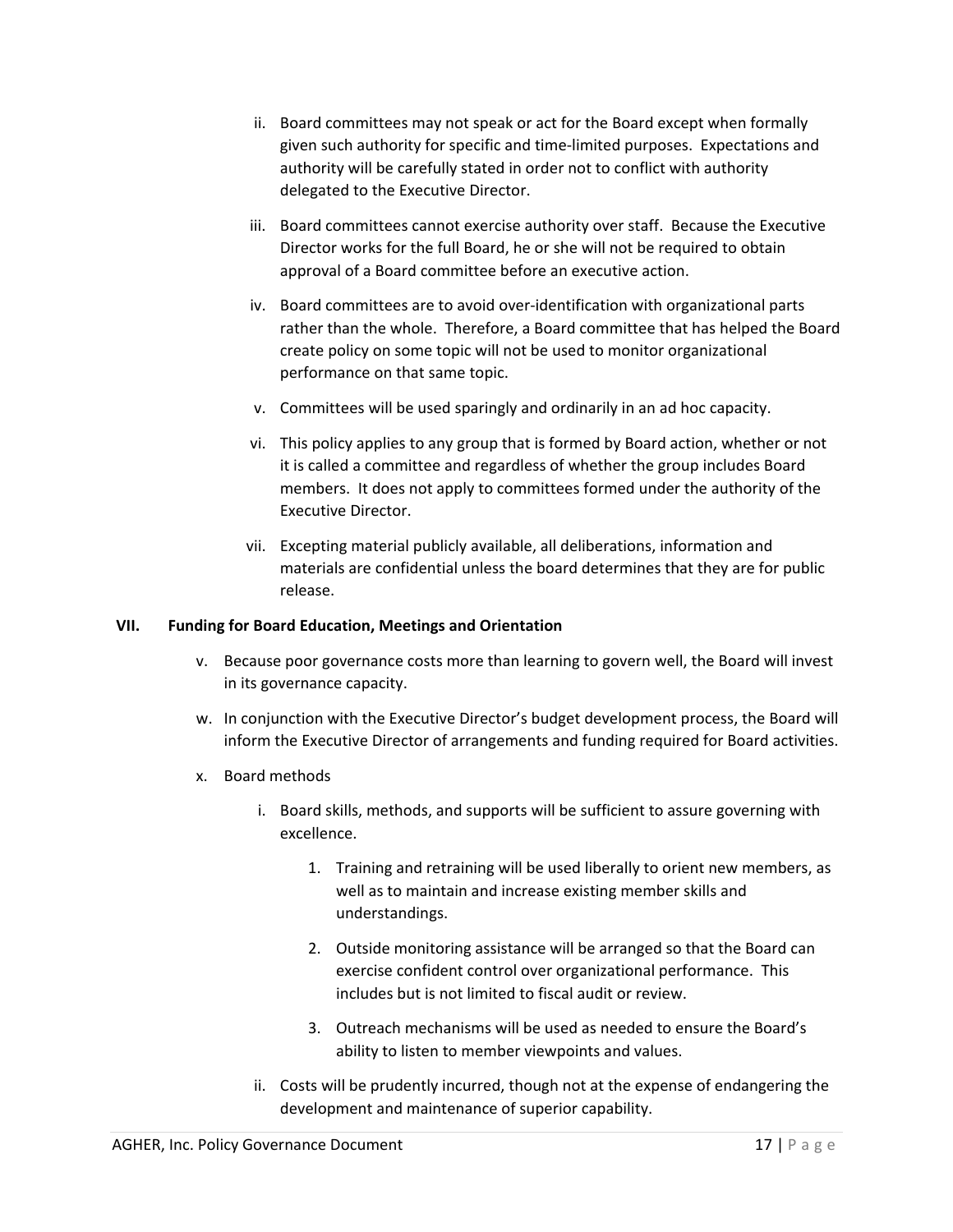# BOARD - EXECUTIVE DIRECTOR LINKAGE POLICIES

#### <span id="page-17-1"></span><span id="page-17-0"></span>**I. Global Board - Executive Director Linkage Policy**

The sole official connection of the National Board of Directors of the American Guild of English Handbell Ringers to all of the Guild's operations, achievements, and conduct, will be through an Executive Director.

#### <span id="page-17-2"></span>**II. Unity of Control**

- a. The decisions of the Board acting as a body are the only decisions binding on the Executive Director.
- b. Actions not of the Board acting as a body
	- i. Decisions or instructions of individual Board members, Board officers, and Board committees are not binding on the Executive Director except in rare instances when the Board has specifically authorized such exercise of authority.
	- ii. In the case of individual Board members, Board officers, and Board committees requesting information or assistance without Board authorization, the Executive Director can refuse such requests that require, in the Executive Director's opinion, a material amount of staff time or funds or are disruptive.

#### <span id="page-17-3"></span>**III. Accountability of the Executive Director**

- a. The Executive Director is the Board's only link to operational achievement and conduct, so that all authority and accountability of staff as far as the Board is concerned is considered the authority and accountability of the Executive Director.
- b. Evaluation of Executive Director
	- i. The Board will never give instructions to, or request information from, persons who report directly to the Executive Director.
	- ii. The Board will refrain from evaluating, either formally or informally, any staff other than the Executive Director.
	- iii. The Board will view executive director performance as identical to organizational performance, so that organizational accomplishment of Boardstated ends and avoidance of Board-stated means (executive limitations) will be viewed as successful executive director performance.

#### <span id="page-17-4"></span>**IV. Delegation to the Executive Director**

- a. The Board will instruct the Executive Director through written policies that prescribe the Guild's Ends to be achieved and describe organizational situations and actions to be avoided (executive limitations), allowing the Executive Director to use any reasonable interpretation of these policies.
- b. Board use of policies for governance.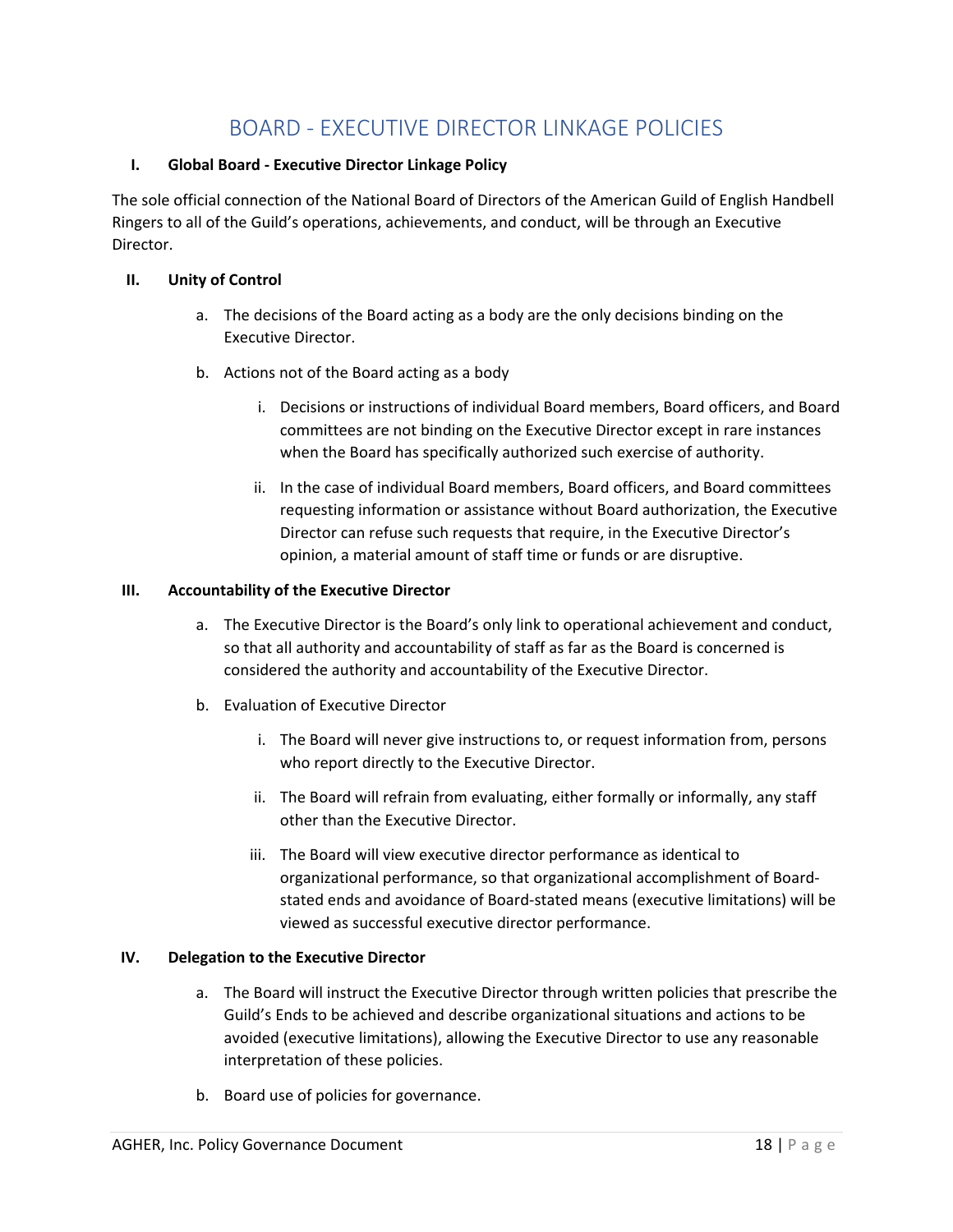- i. The Board will develop policies instructing the Executive Director to achieve certain results for certain recipients and constituencies at a specific cost. These policies will be developed systematically from the broadest, most general level, to the more defined levels, and they will be called Ends Policies. Ends Policies should be developed at the Board's spring meeting for implementation at the beginning of the next fiscal year.
- ii. The Board will develop policies that limit the latitude the Executive Director may exercise in choosing the organizational means. These policies will be developed systematically from the broadest, most general level to the more defined levels, and they will be called Executive Limitations Policies. Executive Limitations should be developed at the Board's spring meeting for implementation at the beginning of the next fiscal year.
- iii. As long as the Executive Director uses any reasonable interpretation of the Board Ends and Executive Limitations, the Executive Director is authorized to establish all non-governance policies, make all decisions, take all actions, establish all practices, and develop all activities including, but not limited to events, publications, music publishing and finances.
- iv. The Board may change its Ends and Executive Limitations policies, thereby shifting the boundary between Board and executive director domains. By doing so, the Board changes the latitude of choice given to the Executive Director. But as long as any particular delegation is in place, the Board will respect and support the Executive Director's choices.

#### <span id="page-18-0"></span>**V. Monitoring the Executive Director's performance**

- a. Systematic and rigorous monitoring of the Executive Director's job performance will be only against the expected executive director job outputs, organizational accomplishment of Board policies on Ends and organizational operation within the boundaries established in Board policies on Executive Limitations.
- b. Monitoring guidelines
	- i. Monitoring is simply to determine the degree to which the Board's policies are being met. Data that do not do this will not be considered to be monitoring data.
	- ii. The Board will acquire monitoring data by one or more of three methods:
		- 1. by internal report, in which the Executive Director discloses compliance information to the Board,
		- 2. by external report, in which an external, disinterested third party selected by the Board assesses compliance with Board policies, and
		- 3. by direct Board inspection, in which a designated member or members of the Board assess compliance with the appropriate policy criteria.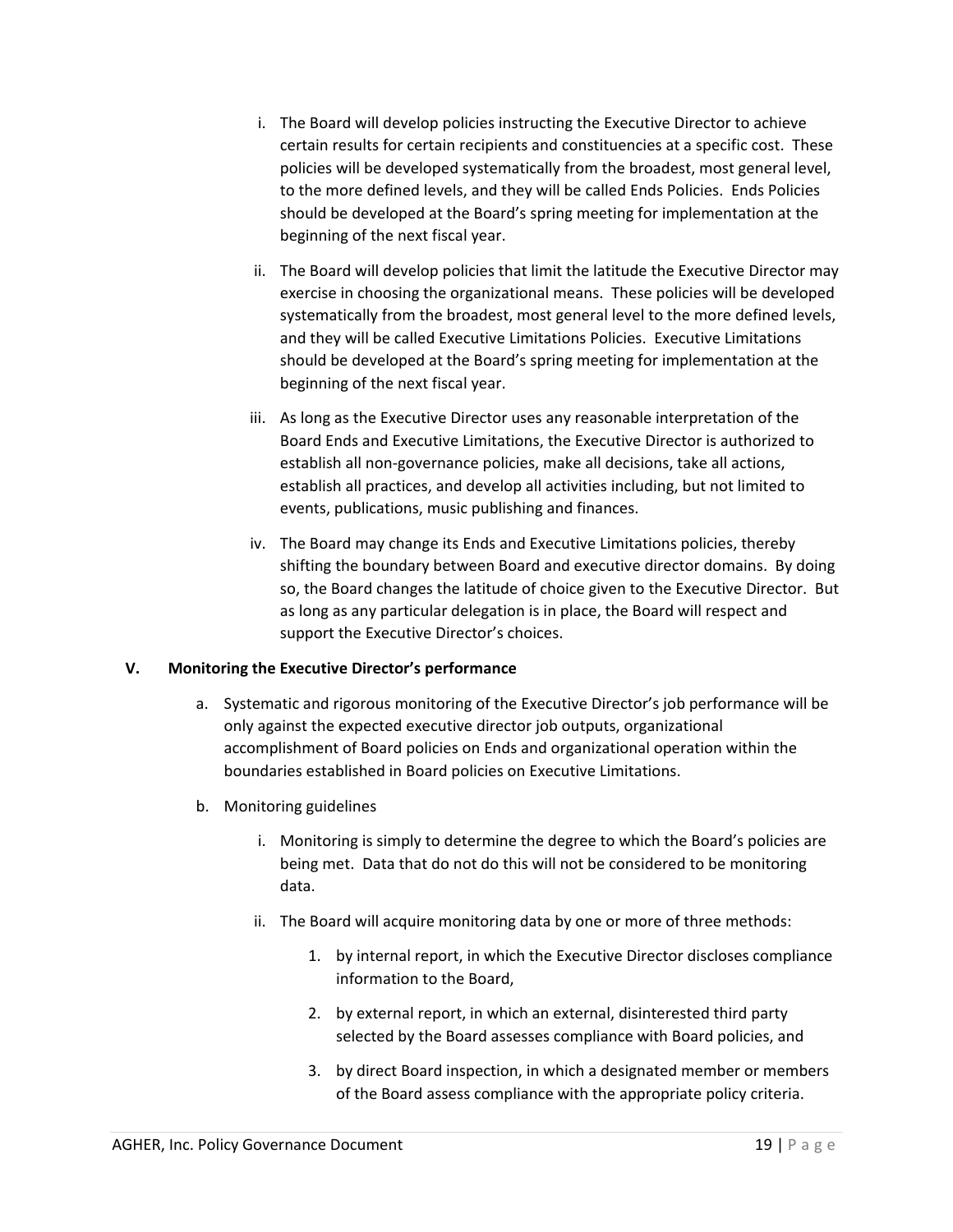- iii. In every case, the standard for compliance shall be any reasonable Executive Director interpretation of the Board policy being monitored.
- iv. All policies that instruct the Executive Director will be monitored at a frequency and by a method chosen by the Board. The Board can monitor any policy at any time by any method but will ordinarily depend on a routine schedule.
	- 1. Executive Limitations shall be monitored at each fall meeting of the Board for the limitations in place at the beginning of the previous fiscal year.
	- 2. Ends Policies shall be monitored at each fall meeting of the Board for the ends policies in place at the beginning of the previous fiscal year.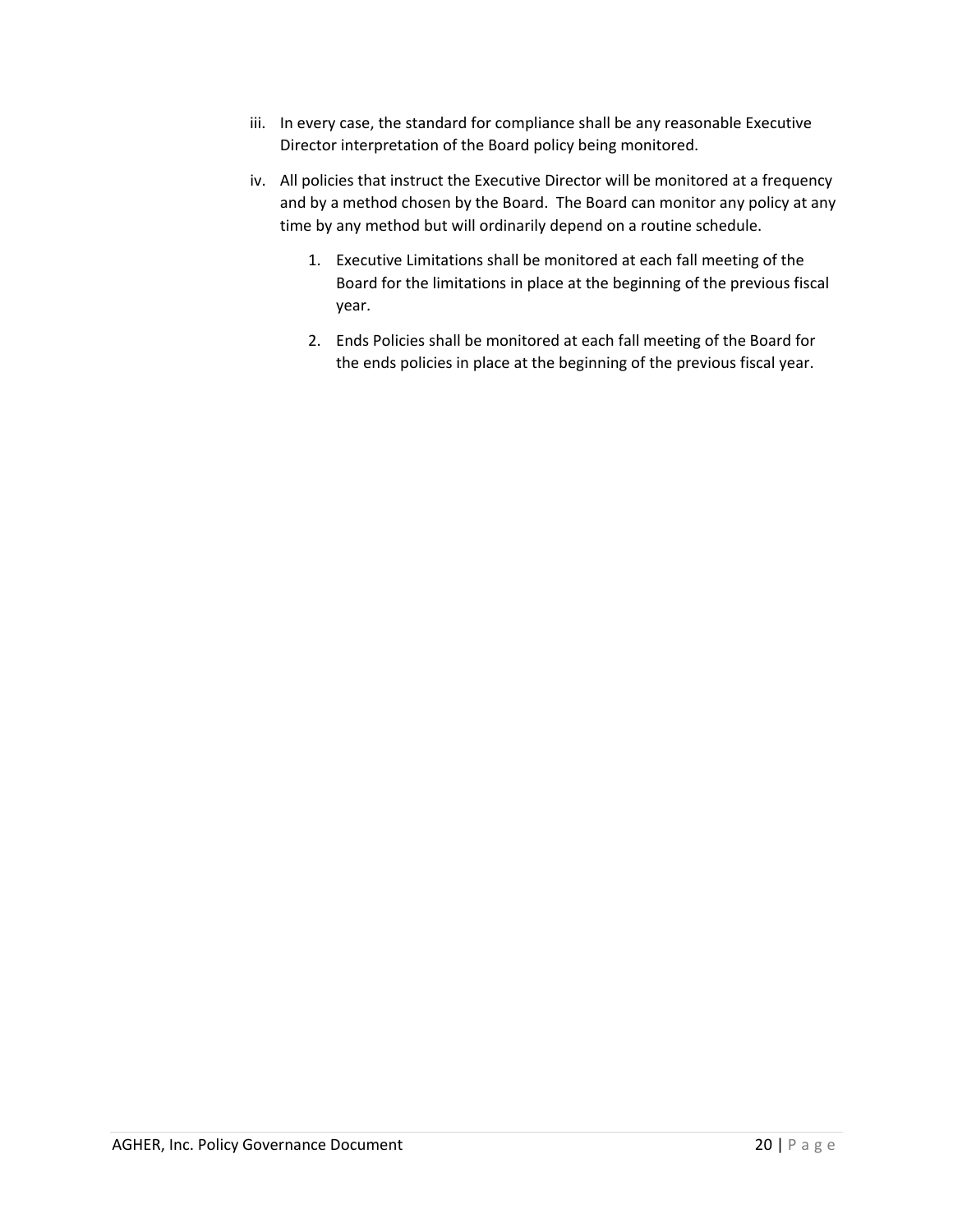# ENDS POLICIES

#### <span id="page-20-0"></span>**I. Global Ends Policy Statement**

Uniting people to create a diverse community in which handbell musicians of all skill levels realize their full potential through a musically-respected art form.

#### **II. The Executive Director shall:**

- a. Continually identify and implement a variety of income sources beyond member dues.
- b. Improve the HMA website user experience for non-members and members.
- c. Adjust membership and benefit offerings with special attention to the 18-50 age demographic.
- d. Diversify National event offerings to target all pillars and skill levels of members.
- e. Continue to provide support to Area leadership. The primary goals of National support should include:
	- i. Providing standardized resources and training for Chair, Chair-elect, Treasurer and Secretary to ease recruitment and transition.
	- ii. Developing healthy relationships between the Areas and the National office.
- f. Continue the redesign of the Handbell Musicians Certification Program.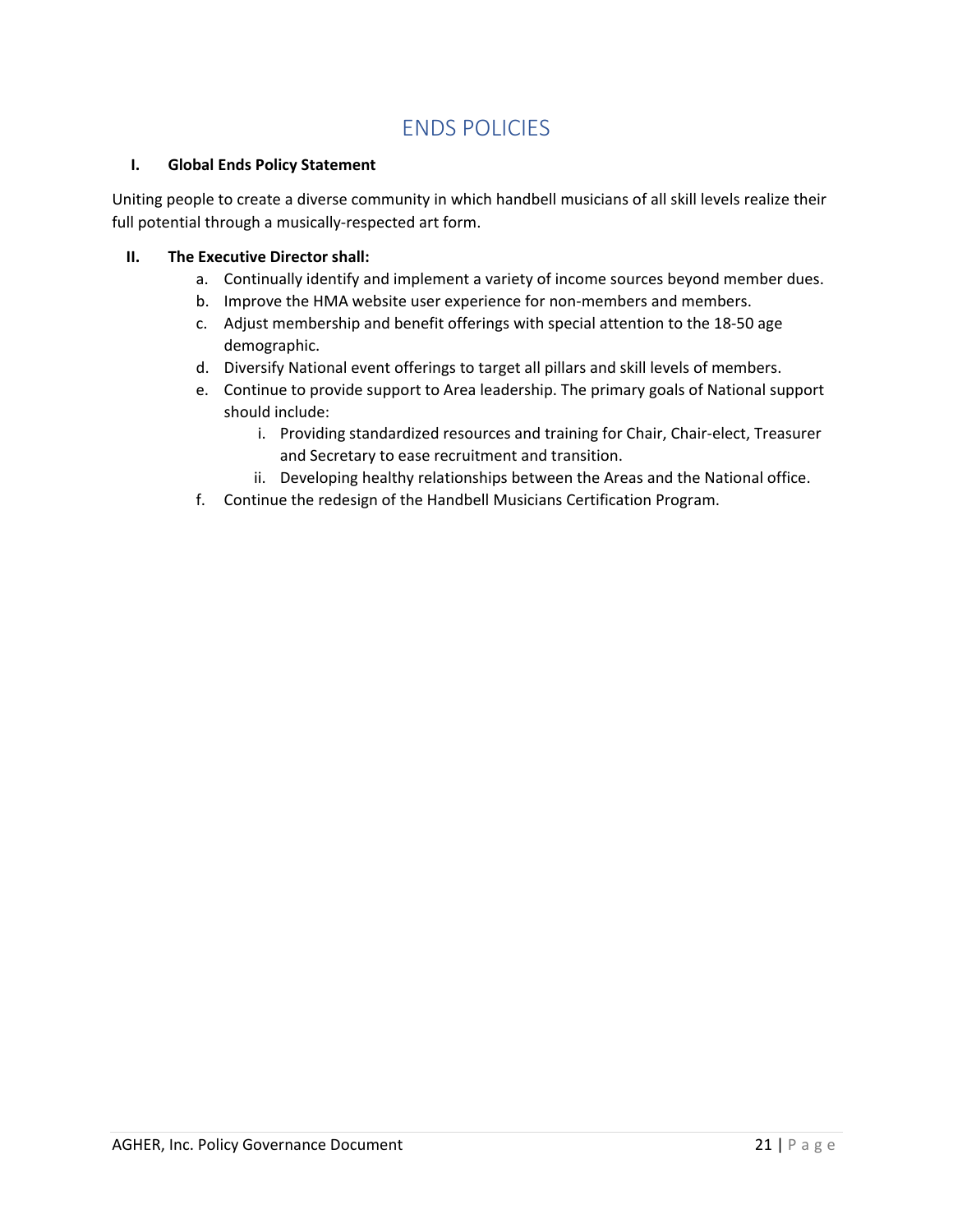# DOCUMENT CHANGE LOG

## <span id="page-21-1"></span><span id="page-21-0"></span>**I. October 2018 changes**

| $\#$ | Section                                           | Paragraph                                                                                                                                                                                                                                                 | Action | Text                                                                                                                                                                    |
|------|---------------------------------------------------|-----------------------------------------------------------------------------------------------------------------------------------------------------------------------------------------------------------------------------------------------------------|--------|-------------------------------------------------------------------------------------------------------------------------------------------------------------------------|
| 1.   | Executive<br><b>Limitations Policies</b>          | IV. Financial Planning<br>and Budgeting. c. The<br><b>Executive Director shall</b><br>not fail to provide to<br>the Board:                                                                                                                                | Added  | Meeting report: Direct inspection by the<br>Board.                                                                                                                      |
| 2.   | Executive<br><b>Limitations Policies</b>          | V. Financial Conditions<br>and Activities. b. The<br><b>Executive Director shall</b><br>not: xiii. Fail to publish<br>annual summarized<br>financial statements<br>including but not<br>limited to a balance<br>sheet and statement of<br>activity.       | Added  | Annual report: I have/have not published<br>annual summarized financial statements.                                                                                     |
| 3.   | Executive<br><b>Limitations Policies</b>          | V. Financial Conditions<br>and Activities. b. The<br><b>Executive Director shall</b><br>not: xiv. Use personal<br>finances to pay<br>obligations over \$1,000<br>on behalf of Handbell<br><b>Musicians of America</b><br>without prior Board<br>approval. | Added  | Annual report: I have/have not used<br>personal finances to pay obligations over<br>\$1,000 on behalf of Handbell Musicians of<br>America without prior Board approval. |
| 4.   | Executive<br><b>Limitations Policies</b>          | IX. Communication and<br>Support to the Board.<br>a. The Executive<br>Director shall not<br>permit the Board to be<br>uninformed or<br>unsupported in its<br>work.                                                                                        | Added  | Direct inspection by the Board of Directors.                                                                                                                            |
| 5.   | Board - Executive<br>Director Linkage<br>Policies | IV. Delegation to the<br>Executive Director. b.<br>Board use of Policies for<br>governance. i. The<br>Board will develop<br>policies instructing the<br><b>Executive Director to</b><br>achieve certain results                                           | Added  | Ends Policies should be developed at the<br>Board's spring meeting for implementation at<br>the beginning of the next fiscal year.                                      |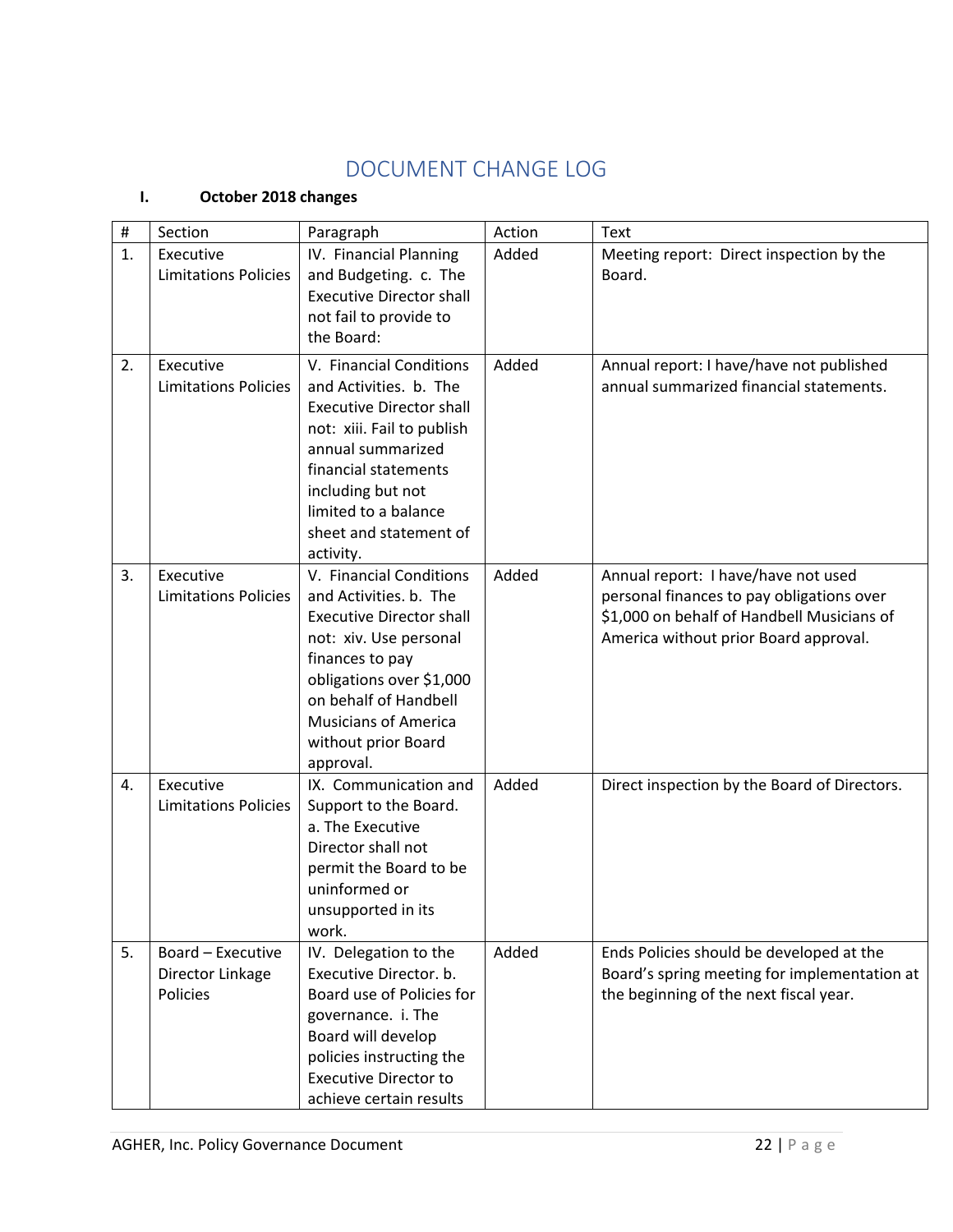|    |                                                   | for certain recipients<br>and constituencies at a<br>specific cost. These<br>policies will be<br>developed<br>systematically from the<br>broadest, most general<br>level, to the more<br>defined levels, and they<br>will be called Ends<br>Policies.                                                                                                                                                                                                 |         |                                                                                                                                                                    |
|----|---------------------------------------------------|-------------------------------------------------------------------------------------------------------------------------------------------------------------------------------------------------------------------------------------------------------------------------------------------------------------------------------------------------------------------------------------------------------------------------------------------------------|---------|--------------------------------------------------------------------------------------------------------------------------------------------------------------------|
| 6. | Board - Executive<br>Director Linkage<br>Policies | IV. Delegation to the<br>Executive Director. b.<br>Board use of policies for<br>governance. ii. The<br>Board will develop<br>policies that limit the<br>latitude the Executive<br>Director may exercise in<br>choosing the<br>organizational means.<br>These policies will be<br>developed<br>systematically from the<br>broadest, most general<br>level to the more<br>defined levels, and they<br>will be called Executive<br>Limitations Policies. | Added   | Executive Limitations should be developed at<br>the Board's spring meeting for<br>implementation at the beginning of the next<br>fiscal year.                      |
| 7. | Board - Executive<br>Director Linkage<br>Policies | V. Monitoring the<br><b>Executive Director's</b><br>performance. b.<br>Monitoring guidelines.<br>iv. All policies that<br>instruct the Executive<br>Director will be<br>monitored at a<br>frequency and by a<br>method chosen by the<br>Board. The Board can<br>monitor any policy at<br>any time by any method<br>but will ordinarily<br>depend on a routine<br>schedule.                                                                            | Changed | 2. Ends policies shall be monitored at each<br>spring fall meeting of the Board for the ends<br>policies in place at the beginning of the<br>previous fiscal year. |

## <span id="page-22-0"></span>**II. March 2019 changes**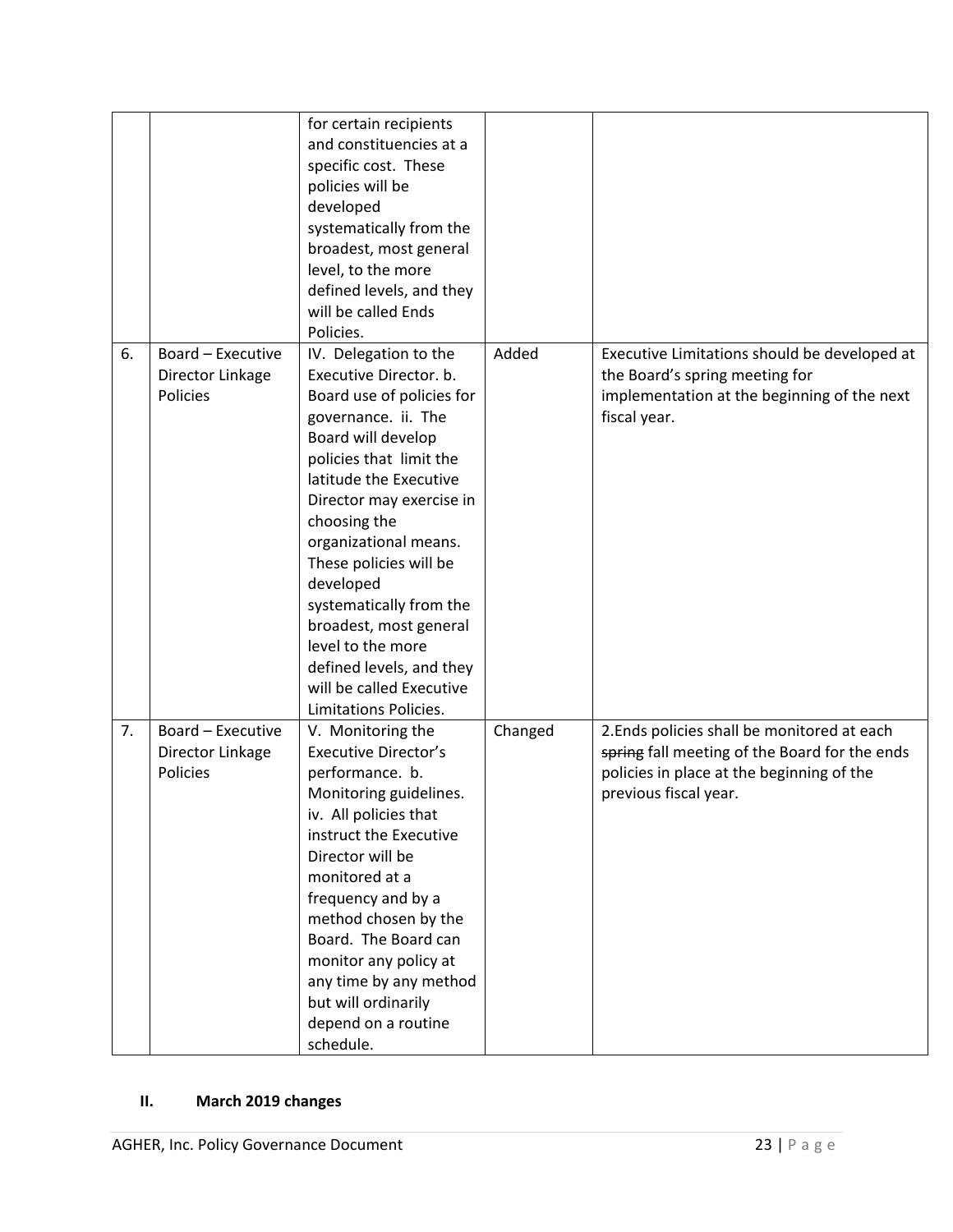| $\#$ | Section                                  | Paragraph                                                                                                                                                                                                  | Action                                                             | Text                                                                                                                                                                                                                                                                                                                                                                                                                                                                                               |
|------|------------------------------------------|------------------------------------------------------------------------------------------------------------------------------------------------------------------------------------------------------------|--------------------------------------------------------------------|----------------------------------------------------------------------------------------------------------------------------------------------------------------------------------------------------------------------------------------------------------------------------------------------------------------------------------------------------------------------------------------------------------------------------------------------------------------------------------------------------|
| 1.   | Executive<br><b>Limitations Policies</b> | V. Financial Condition<br>and Activities.<br>b. The Executive<br>Director shall not:<br>vii. Fail to pay Area<br>rebates within six<br>weeks of the end of the<br>month in which the<br>dues are received. | Added                                                              | Quarterly report.                                                                                                                                                                                                                                                                                                                                                                                                                                                                                  |
| 2.   | <b>Ends Policies</b>                     | II. The Executive<br>Director shall:                                                                                                                                                                       | Moved to<br>Executive<br>Limitations<br>Policies<br>(without list) | a. Utilize volunteer and staff resources<br>effectively to ensure the executive director is<br>able to give top priority to duties specific to<br>the role as leader of this organization, such<br>as: 1. Fundraising; 2. Managing the financial<br>stability of the organization, including the<br>repayment of internal and external debt; 3.<br>Preparing for Board Meetings; 4.<br>Encouraging and mentoring the<br>organization's members, volunteers and<br>staff; 5. Negotiating contracts. |
| 3.   | <b>Ends Policies</b>                     | II. The Executive<br>Director shall:                                                                                                                                                                       | Moved to<br>Executive<br>Limitations<br>Policies                   | 1. Managing a yearly fundraising campaign<br>with specific, measurable goals; 3.<br>Communicating gratitude to high-level<br>donors in person or by phone annually.                                                                                                                                                                                                                                                                                                                                |
| 4.   | <b>Ends Policies</b>                     | II. The Executive<br>Director shall:                                                                                                                                                                       | Deleted                                                            | b. Create and provide support to all<br>development activities of the organization.<br>This includes, but is not limited to:<br>2. Creating a three-year strategic<br>development plan for fiscal years 2019-2021,<br>to be presented at the October 2018 board<br>meeting.                                                                                                                                                                                                                        |
| 5.   | <b>Ends Policies</b>                     | II. The Executive<br>Director shall:                                                                                                                                                                       | Deleted                                                            | h. Use an expanded and diversified group of<br>clinicians and conductors at all National<br>events and encourage the same at Endorsed<br>and Sponsored events.                                                                                                                                                                                                                                                                                                                                     |
| 6.   | <b>Ends Policies</b>                     | II. The Executive<br>Director shall:                                                                                                                                                                       | Added                                                              | a. Implement the three-year strategic<br>development plan which identifies a variety<br>of income sources beyond member dues for<br>fiscal years 2020-2022, that was presented at<br>the October 2019 board meeting.                                                                                                                                                                                                                                                                               |
| 7.   | <b>Ends Policies</b>                     | II. The Executive<br>Director shall:<br>b. Create a model for<br>developing handbell<br>performance ensembles                                                                                              | Added                                                              | Initiate implementation of the model in at<br>least one beta high school by Fall 2020.                                                                                                                                                                                                                                                                                                                                                                                                             |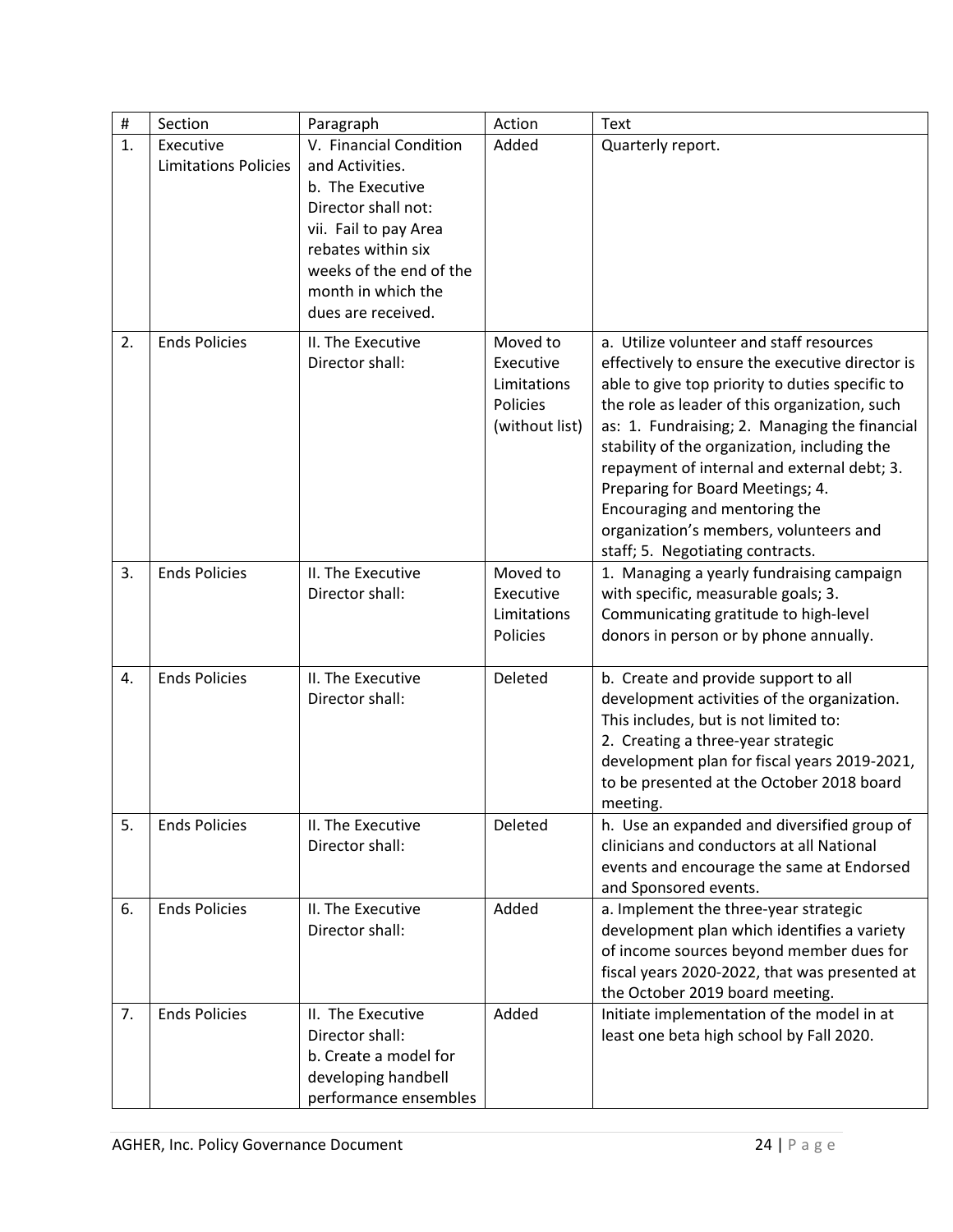|    |                      | in high schools that can<br>be implemented<br>nationwide that<br>includes a mentorship<br>program for directors<br>and a self-sustaining<br>funding source. |       |                                                                                               |
|----|----------------------|-------------------------------------------------------------------------------------------------------------------------------------------------------------|-------|-----------------------------------------------------------------------------------------------|
| 8. | <b>Ends Policies</b> | II. The Executive<br>Director shall:                                                                                                                        | Added | e. Create a pilot program to encourage<br>grassroots efforts for outreach to non-<br>members. |

#### <span id="page-24-0"></span>**III. March 2020 changes**

| $\#$ | Section              | Paragraph                             | Action  | Text                                                                                                                                                                                                                                                                                                                                             |
|------|----------------------|---------------------------------------|---------|--------------------------------------------------------------------------------------------------------------------------------------------------------------------------------------------------------------------------------------------------------------------------------------------------------------------------------------------------|
| 1.   | <b>Ends Policies</b> | II. The Executive<br>Direction shall: | Deleted | Create a model for developing handbell<br>performance ensembles in high schools that<br>can be implemented nationwide that<br>includes a mentorship program for directors<br>and a self-sustaining funding source. Initiate<br>implementation of the model in at least one<br>beta high school by Fall 2020.                                     |
| 2.   | <b>Ends Policies</b> | II. The Executive<br>Direction shall: | Deleted | Continue to improve and enhance the online<br>presence to support the needs of the<br>organization.                                                                                                                                                                                                                                              |
| 3.   | <b>Ends Policies</b> | II. The Executive<br>Direction shall: | Deleted | Create a pilot program to encourage<br>grassroots efforts for outreach to non-<br>members.                                                                                                                                                                                                                                                       |
| 4.   | <b>Ends Policies</b> | II. The Executive<br>Direction shall: | Added   | Design a model that provides support to Area<br>leadership from the National Office with the<br>goal of easing board recruitment and<br>transition. The primary goals of the model<br>should be to:<br>Provide training for Chair, Chair-<br>i.<br>elect, Treasurer and Secretary<br>ii.<br>Standardize common board<br>operations for all Areas |
| 5.   | <b>Ends Policies</b> | II. The Executive<br>Direction shall: | Added   | Improve HMA website user experience for<br>the non-member/handbell seeker so the<br>information this persona is looking for can be<br>easily accessed                                                                                                                                                                                            |
| 6.   | <b>Ends Policies</b> | II. The Executive<br>Direction shall: | Added   | Adjust messaging and benefit offerings to<br>focus on a target audience that is <50.                                                                                                                                                                                                                                                             |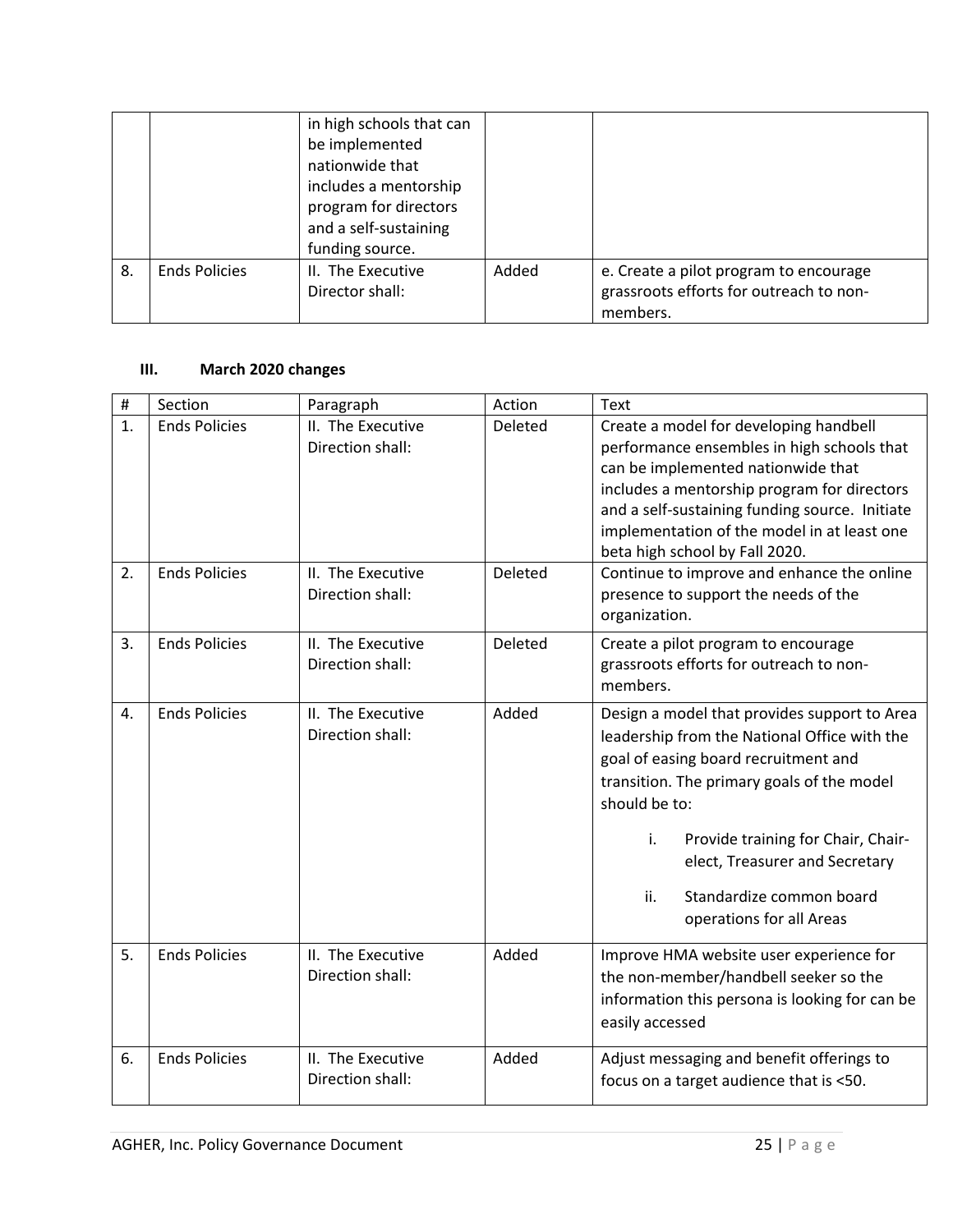| 7. | <b>Ends Policies</b> | II. The Executive<br>Direction shall: | Added   | Research feasibility of making individual<br>performance videos from national events<br>available on the HMA website. Consider:<br>i.<br>Licensing cost per view<br>Ownership of performance<br>ii.<br>iii.<br>Performer compensation<br>Internal or external availability<br>iv.                                                     |
|----|----------------------|---------------------------------------|---------|---------------------------------------------------------------------------------------------------------------------------------------------------------------------------------------------------------------------------------------------------------------------------------------------------------------------------------------|
| 8. | <b>Ends Policies</b> | II. The Executive<br>Direction shall: | Changed | Continue implementation of Implement-the<br>three-year strategic development plan which<br>identifies a variety of income sources beyond<br>member dues for fiscal years 2020-2022, that<br>was presented at the October 2019 board<br>meeting.                                                                                       |
| 9. | <b>Ends Policies</b> | II. The Executive<br>Direction shall: | Changed | Continue to expand Restructure the Handbell<br>Musicians Certification Program with<br>volunteers and staff to achieve the following:<br>Increased Level 1 certification<br>i.<br>opportunities at the Area level<br>ii.<br>20% of program participants<br>complete Level 1 by October<br>20210<br>iii.<br>Increase number of faculty |

## <span id="page-25-0"></span>**IV. October 2020 changes**

| #  | <b>Section</b>       | Paragraph                             | Action  | Text                                                                                                                                                                                                                                |
|----|----------------------|---------------------------------------|---------|-------------------------------------------------------------------------------------------------------------------------------------------------------------------------------------------------------------------------------------|
|    | <b>Ends Policies</b> | II. The Executive<br>Direction shall: | Changed | Continue implementation of the three-year<br>strategic development plan which identifies<br>Continually identify and implement a variety<br>of income sources beyond member dues for<br>fiscal years 20201-2022. that was presented |
|    |                      |                                       |         | at the October 2019 board meeting                                                                                                                                                                                                   |
| 2. | <b>Ends Policies</b> | II. The Executive<br>Direction shall: | Added   | Initiate a program to grant Continuing<br>Education Units with district or state<br>approval for teachers in at least one<br><b>Education Department.</b>                                                                           |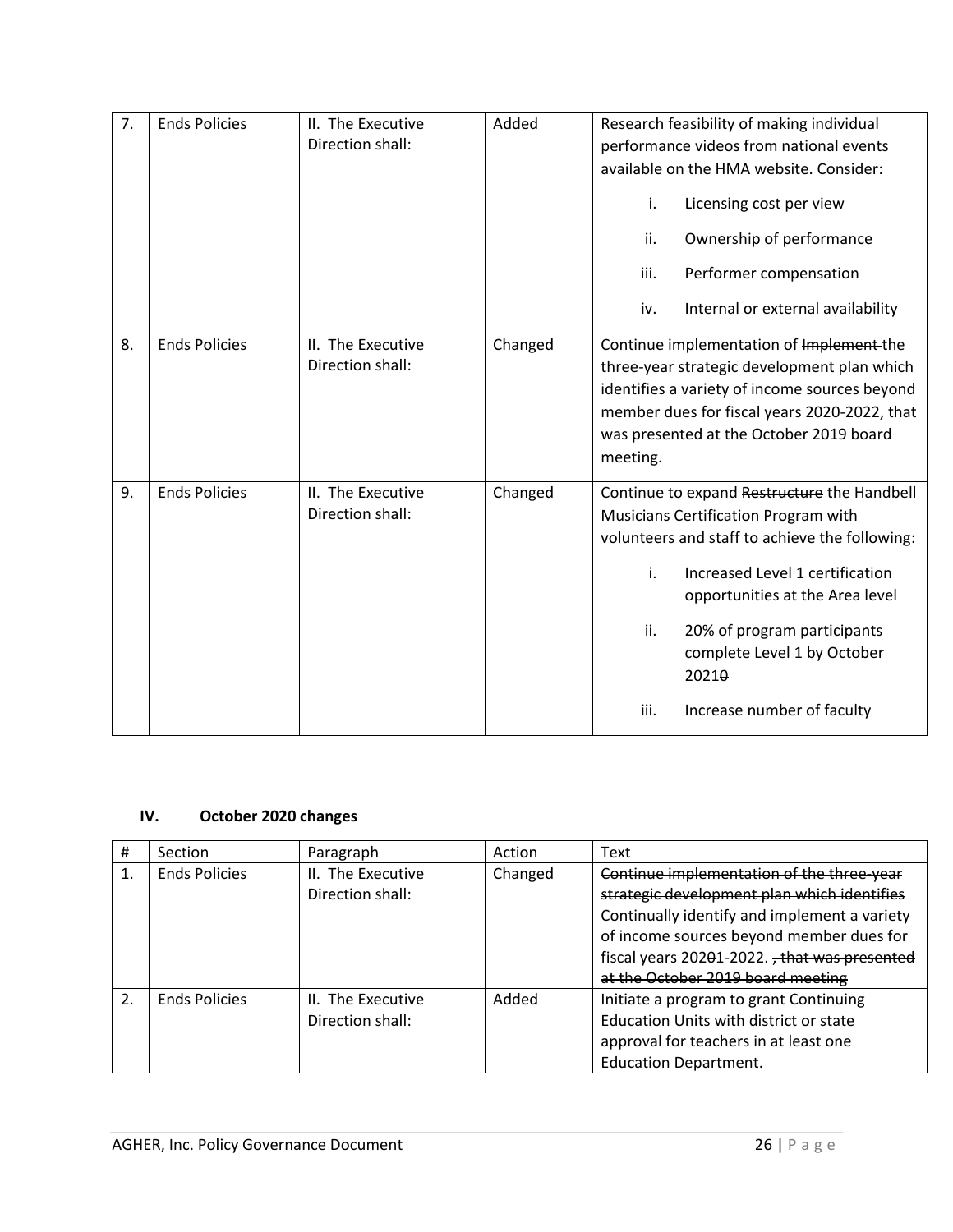| <b>Ends Policies</b> | II. The Executive | Added | Create a model for developing handbell        |
|----------------------|-------------------|-------|-----------------------------------------------|
|                      | Direction shall:  |       | performance ensembles in middle or high       |
|                      |                   |       | schools that can be implemented nationwide    |
|                      |                   |       | that includes a mentorship program for        |
|                      |                   |       | directors and a self-sustaining funding       |
|                      |                   |       | source. Initiate implementation of the model  |
|                      |                   |       | in at least one beta middle or high school by |
|                      |                   |       | Fall 2022.                                    |

#### <span id="page-26-0"></span>**V. March 2021 changes**

| $\#$ | Section              | Paragraph                             | Action  | Text                                                                                                                                                                                                                                                                                                                                                                                            |
|------|----------------------|---------------------------------------|---------|-------------------------------------------------------------------------------------------------------------------------------------------------------------------------------------------------------------------------------------------------------------------------------------------------------------------------------------------------------------------------------------------------|
| 1.   | <b>Ends Policies</b> | II. The Executive<br>Direction shall: | Changed | a. f. Design a model that provides support to<br>Area leadership from the National Office with<br>the goal of easing board recruitment and<br>transition. The primary goals of the model<br>should be to:<br>Provide training for Chair, Chair-<br>I.<br>elect, Treasurer and Secretary<br>Standardize common board<br>II.<br>operations for all Areas                                          |
| 2.   | <b>Ends Policies</b> | II. The Executive<br>Direction shall: | Changed | c. Adjust messaging and benefit offerings to<br>focus on a target audience that is <50 of the<br>ages 18-50.                                                                                                                                                                                                                                                                                    |
| 3.   | <b>Ends Policies</b> | II. The Executive<br>Direction shall: | Changed | d. g. Research feasibility of making individual<br>performance videos from national events<br>available on the HMA website. Consider:<br>Licensing cost per view<br>I.<br>Ownership of performance<br>ΙΙ.<br>Performer compensation<br>III.<br>Internal or external availability<br>IV.                                                                                                         |
| 4.   | <b>Ends Policies</b> | II. The Executive<br>Direction shall: | Changed | f. a. Continually identify and implement a<br>variety of income sources beyond member<br>dues for fiscal years 2021-2022.                                                                                                                                                                                                                                                                       |
| 5.   | <b>Ends Policies</b> | II. The Executive<br>Direction shall: | Changed | f. e. Continue to expand redesign the<br>Handbell Musicians Certification Program<br>with volunteers and staff to achieve the<br>following:<br>i. Increased Level 1 certification<br>opportunities at the Area level-Reaching<br>more members<br>ii. 20% of program participants complete<br>level 1 by October 2021 Adding a virtual<br>learning component<br>iii. Increase number of faculty. |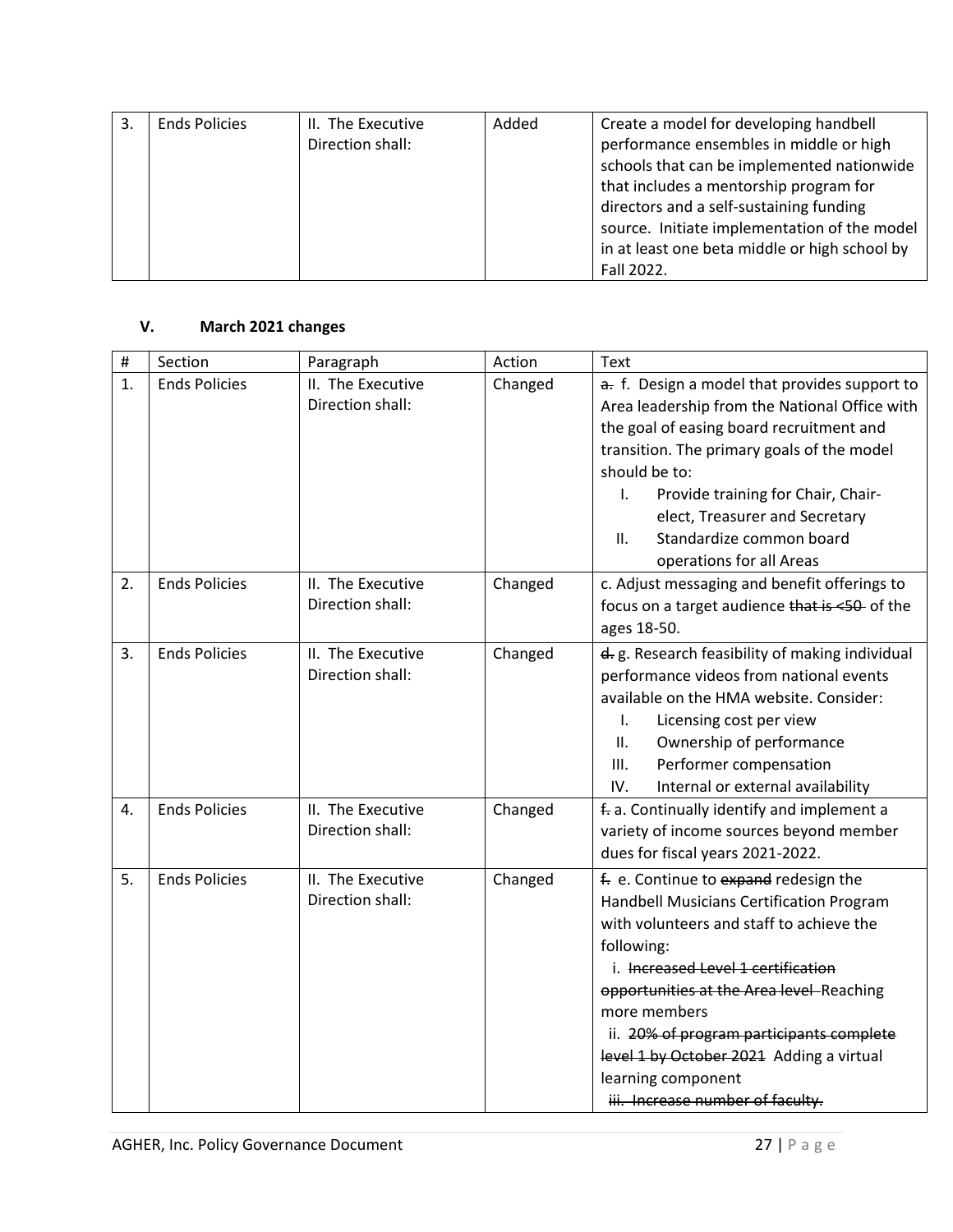| 6. | <b>Ends Policies</b> | II. The Executive<br>Direction shall: | Deleted | Added to d. g. Initiate a program to grant<br>Continuing Education Units with district or<br>state approval for teachers in at least one<br><b>Education Department.</b>                                                                                                                                                                                                                                                                                                                                                                                                                                                                                                                                                            |
|----|----------------------|---------------------------------------|---------|-------------------------------------------------------------------------------------------------------------------------------------------------------------------------------------------------------------------------------------------------------------------------------------------------------------------------------------------------------------------------------------------------------------------------------------------------------------------------------------------------------------------------------------------------------------------------------------------------------------------------------------------------------------------------------------------------------------------------------------|
| 7. | <b>Ends Policies</b> | II. The Executive<br>Direction shall: | Deleted | Added to d. h. Create a model for<br>developing handbell performance ensembles<br>in middle or high schools that can be<br>implemented nationwide that includes a<br>mentorship program for directors and a self-<br>sustaining funding source. Initiate<br>implementation of the model in at least one<br>beta middle or high school by Fall 2022.                                                                                                                                                                                                                                                                                                                                                                                 |
| 8. | <b>Ends Policies</b> | II. The Executive<br>Direction shall: | Added   | d. Continue to develop goals for the<br>Education Committee that might include:<br>Organizing resources for new<br>Ι.<br>handbell/handchime programs<br>Creating presentations for music<br>ΙΙ.<br>educator conferences<br>III.<br>Initiate a program to grant<br><b>Continuing Education Units with</b><br>district or state approval for teachers<br>in at least one Education<br>Department.<br>IV.<br>Create a model for developing<br>handbell performance ensembles in<br>middle or high schools that can be<br>implemented nationwide that<br>includes a mentorship program for<br>directors and a self-sustaining<br>funding source. Initiate<br>implementation of the model in at<br>least one beta middle or high school. |

#### <span id="page-27-0"></span>**VI. March 2022 changes**

| #  | Section                    | Paragraph                | Action  | Text |
|----|----------------------------|--------------------------|---------|------|
| 1. | Executive                  | v. Financial Conditions  | Deleted |      |
|    | <b>Limitation Policies</b> | and Activities, b. The   |         |      |
|    |                            | Executive director shall |         |      |
|    |                            | not: vii. Fail to pay    |         |      |
|    |                            | Area rebates within six  |         |      |
|    |                            | weeks of the end of the  |         |      |
|    |                            | month in which the       |         |      |
|    |                            | dues are received.       |         |      |
|    |                            | <b>Quarterly report</b>  |         |      |
|    |                            |                          |         |      |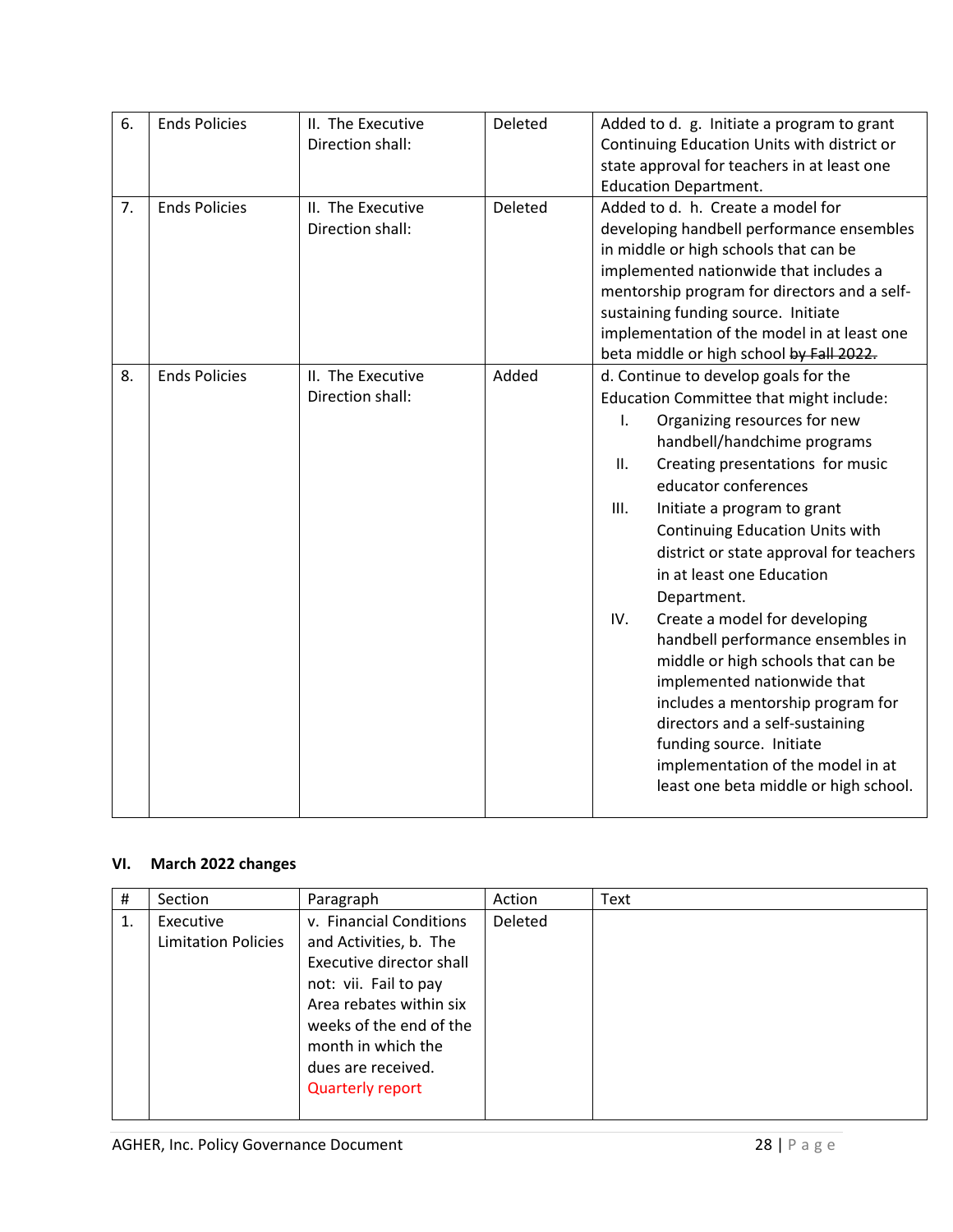| 2. | <b>Ends Policies</b> | II. The Executive<br>Direction shall: | Changed | Continually identify and implement a<br>а.<br>variety of income sources beyond<br>member dues for fiscal years 2021-2022.                                                                                                                                                                                                                                                                                                                                                                                                                                                                                                                                                                                                    |
|----|----------------------|---------------------------------------|---------|------------------------------------------------------------------------------------------------------------------------------------------------------------------------------------------------------------------------------------------------------------------------------------------------------------------------------------------------------------------------------------------------------------------------------------------------------------------------------------------------------------------------------------------------------------------------------------------------------------------------------------------------------------------------------------------------------------------------------|
| 3. | <b>Ends Policies</b> | II. The Executive<br>Direction shall: | Changed | b. Improve HMA website user experience for<br>the non-members and members. /handbell<br>seeker so the information this persona is<br>looking for can be easily accessed                                                                                                                                                                                                                                                                                                                                                                                                                                                                                                                                                      |
| 4. | <b>Ends Policies</b> | II. The Executive<br>Direction shall: | Changed | c. Adjust membership messaging and benefit<br>offerings with special attention to the 18-50<br>age demographic. to focus on a target<br>audience of the ages 18-50.                                                                                                                                                                                                                                                                                                                                                                                                                                                                                                                                                          |
| 5. | <b>Ends Policies</b> | II. The Executive<br>Direction shall: | Added   | d. Diversify national event offerings to target<br>all pillars and skill levels of members.                                                                                                                                                                                                                                                                                                                                                                                                                                                                                                                                                                                                                                  |
| 6. | <b>Ends Policies</b> | II. The Executive<br>Direction shall: | Deleted | d. Continue to develop goals for the<br>Education Committee that might include:<br>Organizing resources for new<br>III.<br>handbell/handchime programs<br>Creating presentations for music<br>IV.<br>educator conferences<br>V.<br>Initiate a program to grant<br>Continuing Education Units with<br>district or state approval for teachers<br>in at least one Education<br>Department.<br>Create a model for developing<br>VI.<br>handbell performance ensembles in<br>middle or high schools that can be<br>implemented nationwide that<br>includes a mentorship program for<br>directors and a self-sustaining<br>funding source. Initiate<br>implementation of the model in at<br>least one beta middle or high school. |
| 7. | <b>Ends Policies</b> | II. The Executive<br>Direction shall: | Changed | f. e. Continue the to redesign the Handbell<br>Musicians Certification Program with<br>volunteers and staff to achieve the following:<br>a. Reaching more members<br>b. Adding a virtual learning<br>component                                                                                                                                                                                                                                                                                                                                                                                                                                                                                                               |